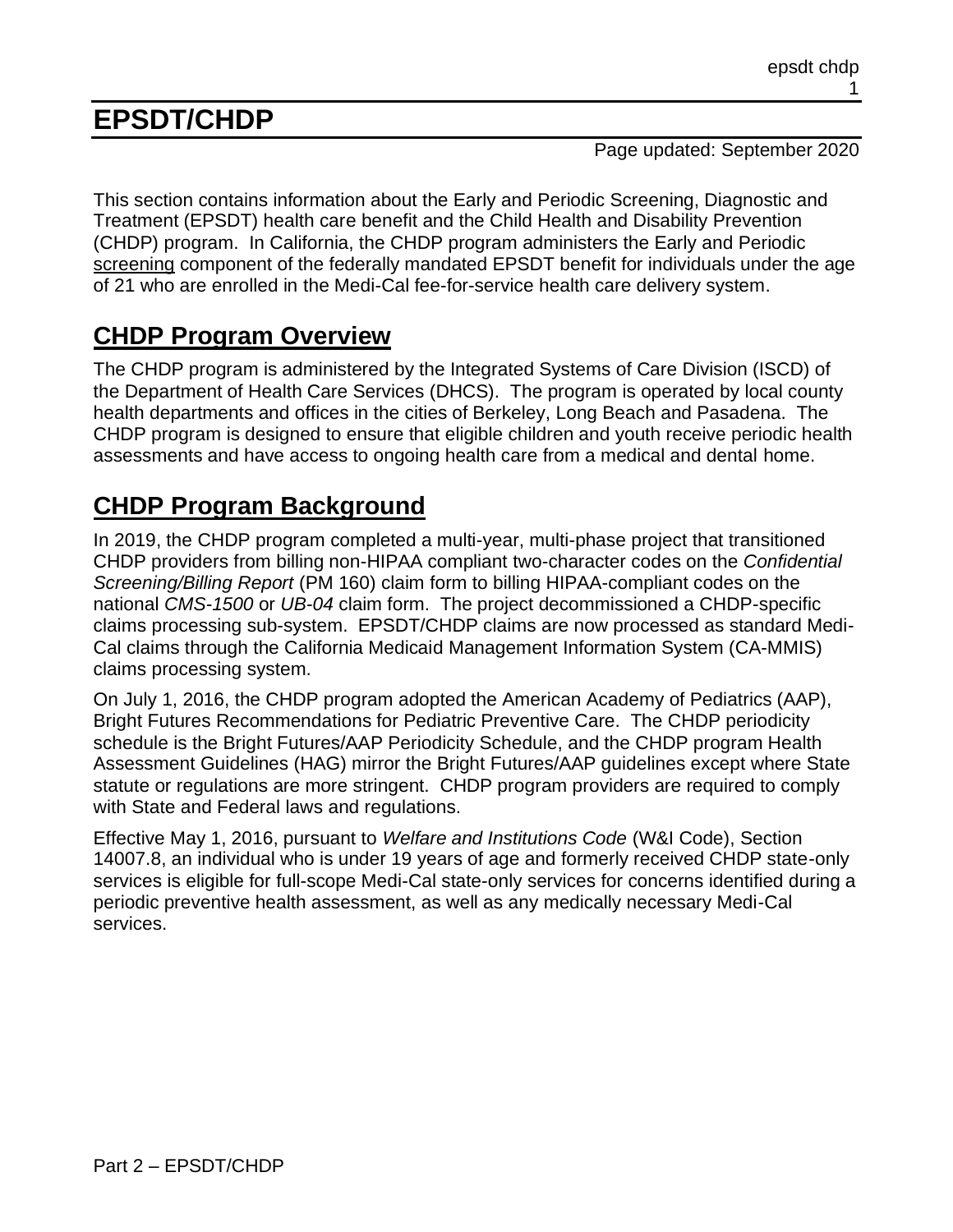As of July 1, 2016, all Medi-Cal managed care plans (MCPs) are capitated for EPSDT services. The expansion of the Medi-Cal program resulted in the majority of EPSDT-eligible children enrolled in an MCP.

The local CHDP program continues to provide care coordination for EPSDT-eligible children who are enrolled in the Medi-Cal fee-for-service health care delivery system. Managed care plans provide care coordination for MCP-enrolled members.

# **CHDP Program Responsibilities**

The local county CHDP programs are responsible for day-to-day program operations, including the following:

- Provider recruitment, review and approval
- Provider education and quality assurance
- Liaison with schools and various community agencies
- Education and outreach to eligible families
- Assistance to families in obtaining services, including transportation for medical appointments and services
- Assistance to providers in contacting patients and scheduling appointments with other providers
- Collaboration with the Department of Education to assist families with children entering kindergarten or the first grade to obtain a health assessment and/or a signed certification of health assessment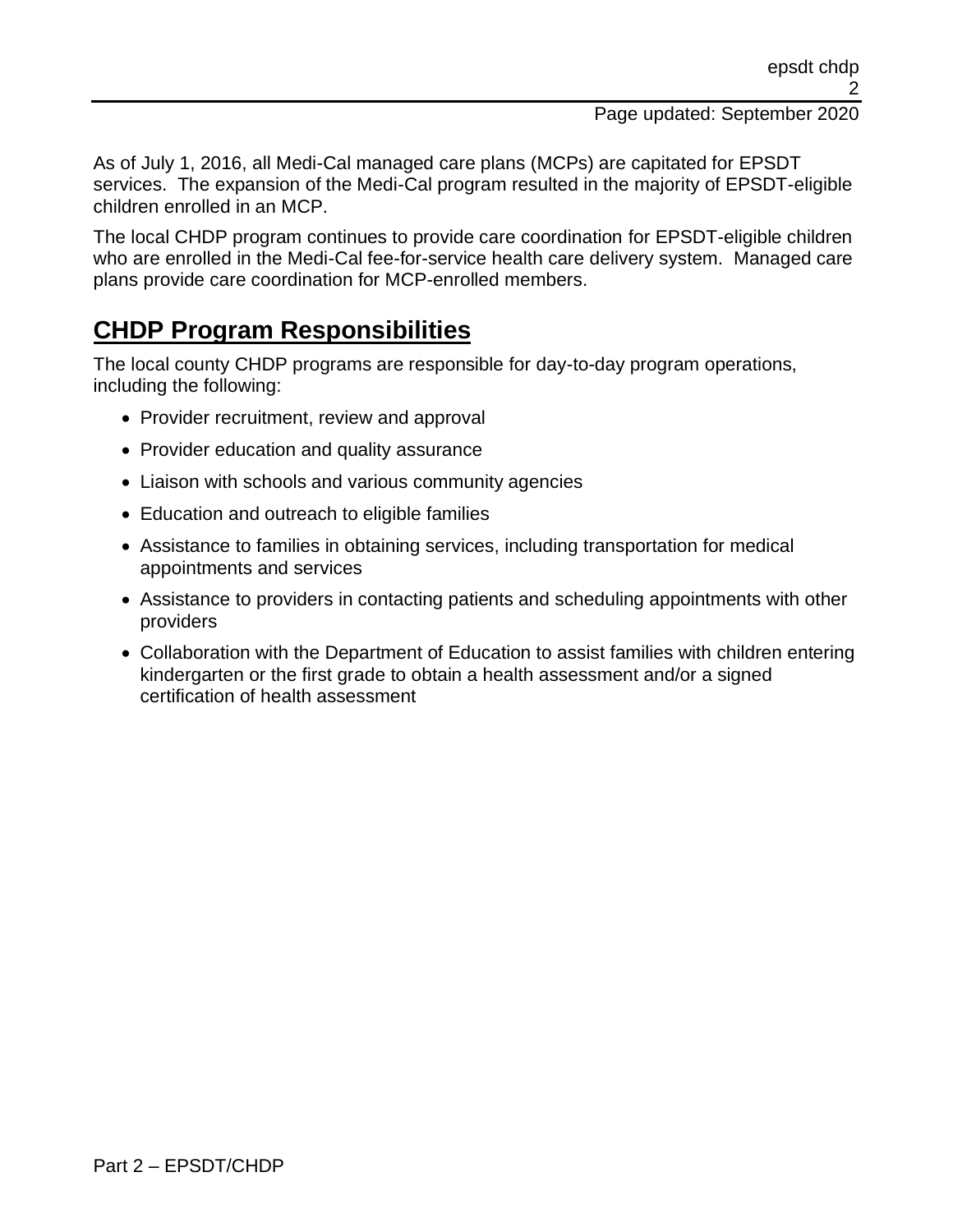# **Provider Information**

## **CHDP Provider Participation**

Provider enrollment in the CHDP program is accomplished through a partnership among DHCS, ISCD and local CHDP programs. The following Medi-Cal-enrolled providers are eligible to participate in the CHDP program as health assessment providers if they meet CHDP enrollment requirements.

- Physicians
- Independent pediatric nurse practitioners
- Independent family nurse practitioners
- Medical groups that employ physicians who meet the requirements outlined in this section
- Health clinics that employ physicians who meet the requirements outlined in this section
- Laboratory providers

### Conditions of Participation

CHDP providers must:

- Participate in the Vaccines For Children (VFC) program.
- Successfully complete a medical record review by the local CHDP program. The medical record review is performed to assess format, documentation, coordination and continuity of care in order to ensure that children and youth receiving EPSDT/CHDP services are receiving the appropriate level of care.

Successfully complete a facility site review to ensure each service location is safe and readily accessible to individuals with disabilities. This does not mean CHDP providers must make each of their existing facilities or every part of the facility accessible to and usable by people with disabilities if other methods are effective in achieving compliance.

A facility review may also include, but is not limited to, the review of licensure and or certification, personnel qualifications, site management, Clinical Laboratory Improvement Amendments of 1988 (CLIA) compliance, and the availability of emergency medical equipment and examination equipment appropriate to the population served.

• Utilize clinicians that meet CHDP standards.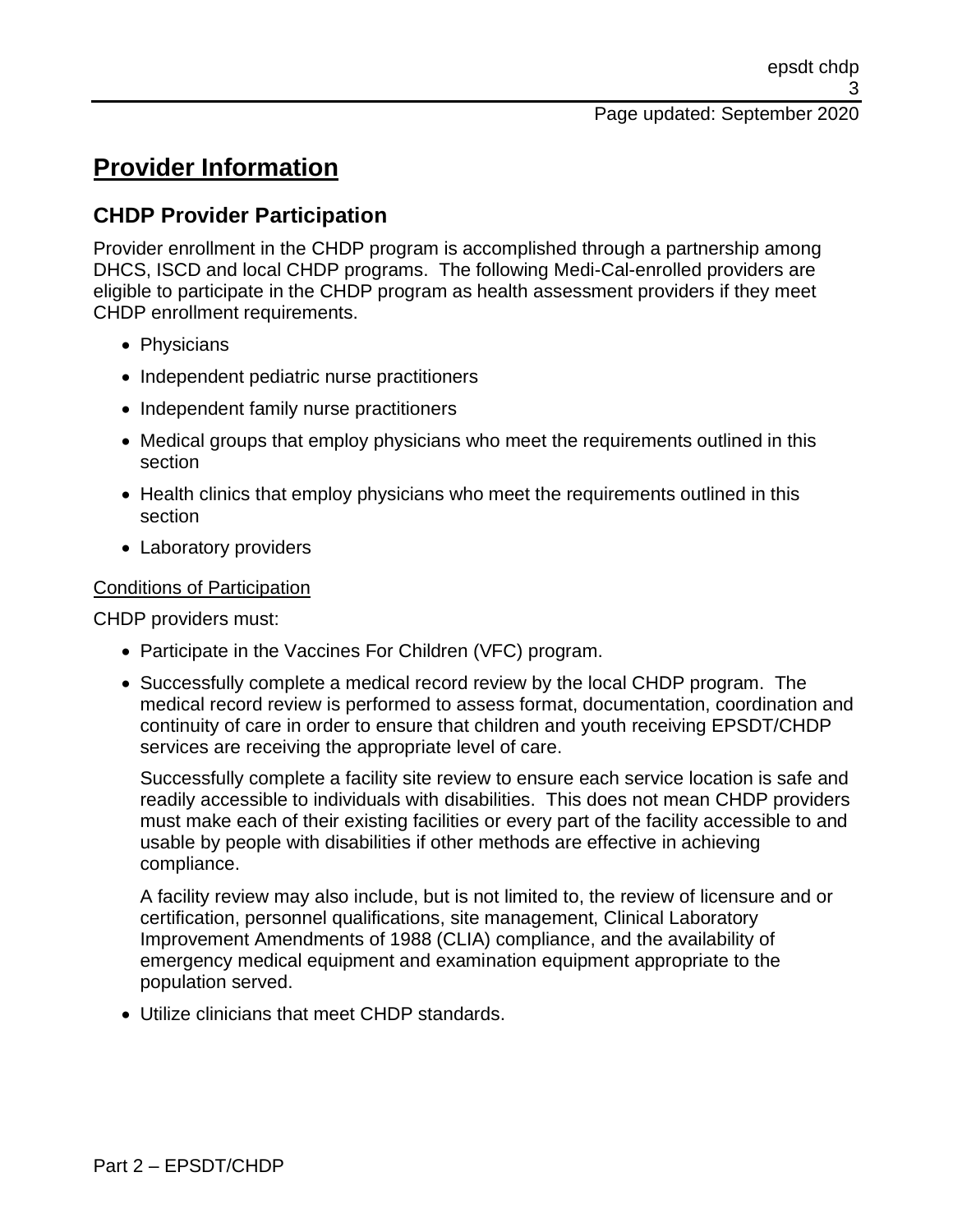## **Laboratory Providers**

The following Medi-Cal enrolled providers are eligible to participate in the CHDP program as laboratory providers if they meet CHDP enrollment requirements:

A clinical laboratory. This lab must be:

- Licensed or registered by the California Department of Public Health (CDPH) according to *Business and Professions* Code, Section 1265; and
- Appropriately certified or approved under CLIA for the level of testing done in the laboratory

A clinical laboratory with blood lead proficiency. This lab must be:

- Certified or approved under CLIA for non-waived testing, and for subspecialty toxicology, analyte blood lead; and
- Enrolled in and qualified as proficient in blood lead level analysis by the California Blood Lead Proficiency Assurance Program administered by the CDPH Environmental Health Laboratory Branch.
	- Non-waived is a term that incorporates both moderately complex and highly complex testing in the final CLIA regulations published in the *Federal Register*, January 24, 2003, 42 CFR, Part 493

All CHDP laboratory providers are required to maintain enrollment in the CHDP program.

In addition, laboratory providers are responsible for the following:

- Maintaining active status as a Medi-Cal provider
- Referring families and/or patients to their health care provider for obtaining results of the tests
- Maintaining licensure or registration as a clinical laboratory in accordance with CDPH standards
- Maintaining proficiency in blood lead analysis in accordance with CDPH standards (for blood lead labs only)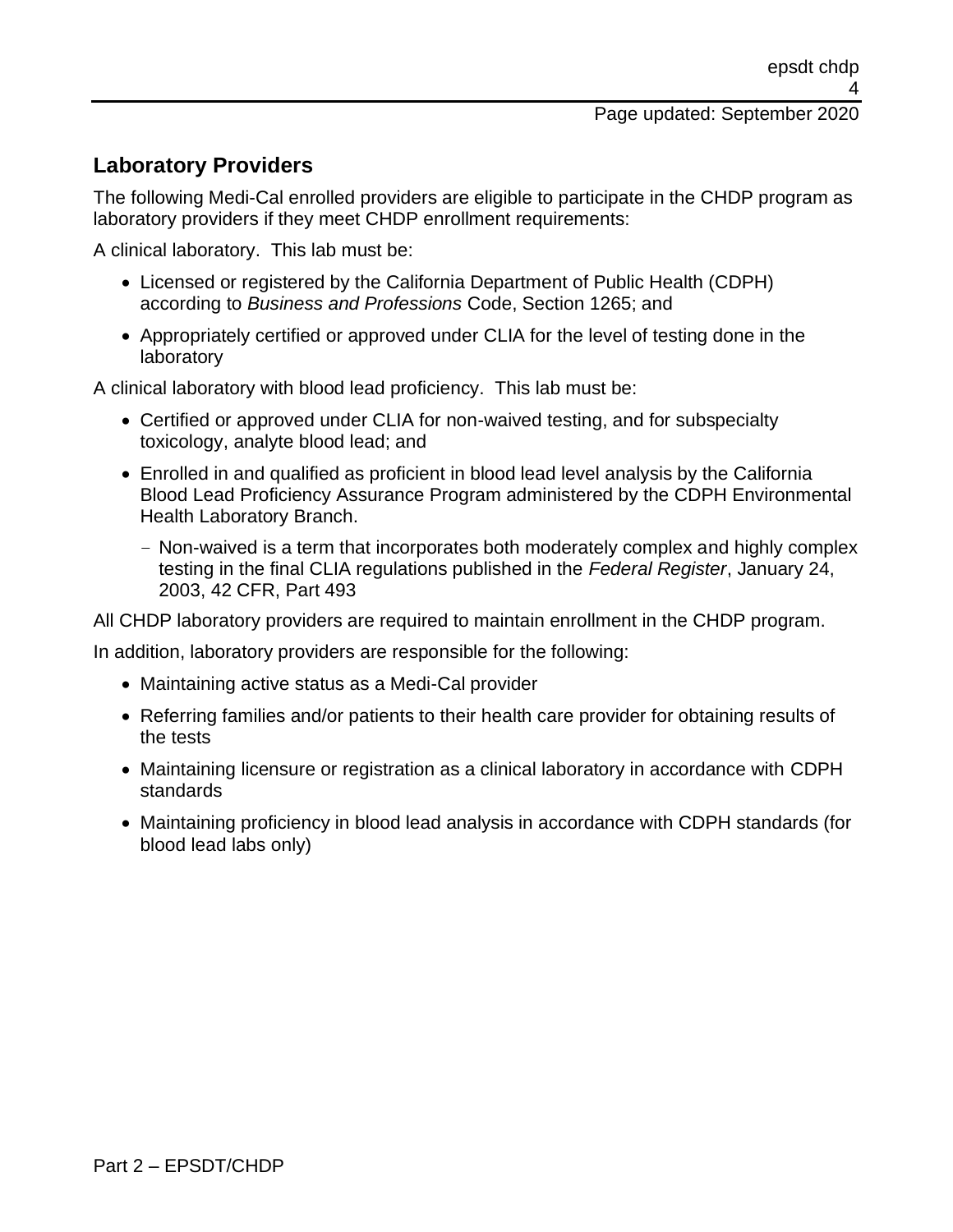#### Lead Laboratory Providers

A health assessment provider who is proficient in blood lead analysis must be:

- Certified under CLIA for waived status for the LeadCare II Blood Lead Test System
- Enrolled in and qualified as proficient in blood lead analysis by the California Blood Lead Proficiency Assurance Program administered by the CDPH Environmental Health Laboratory Branch

#### Laboratory Providers

Laboratory providers are responsible for referring families and/or recipients to their health care provider for obtaining results of the tests.

### **CHDP Health Assessment Guidelines**

The *CHDP Health Assessment Guidelines* incorporate the Bright Futures recommendations and include policies and procedures for provision of EPSDT/CHDP services. The guidelines include a detailed explanation of what is expected of a CHDP provider. A copy of the guidelines is available from local CHDP programs or may be accessed on the Child Health and Disability Prevention Program page of the DHCS website at *www.dhcs.ca.gov/services/chdp*.

## **Appointment Scheduling**

Patients are referred to providers from a variety of sources, including parents or caregivers, foster program parents, CHDP program staff, local health departments, schools, caseworkers and other Medi-Cal providers.

Providers must offer appointments to referred patients on a timely basis.

At the time of an EPSDT/CHDP health assessment, and in accordance with the *CHDP Health Assessment Guidelines*, providers must:

- Schedule an appointment for the next periodic health assessment for children younger than 2 years of age
- Inform the family and/or patient in writing of the date when the next examination is due for children 2 years of age and older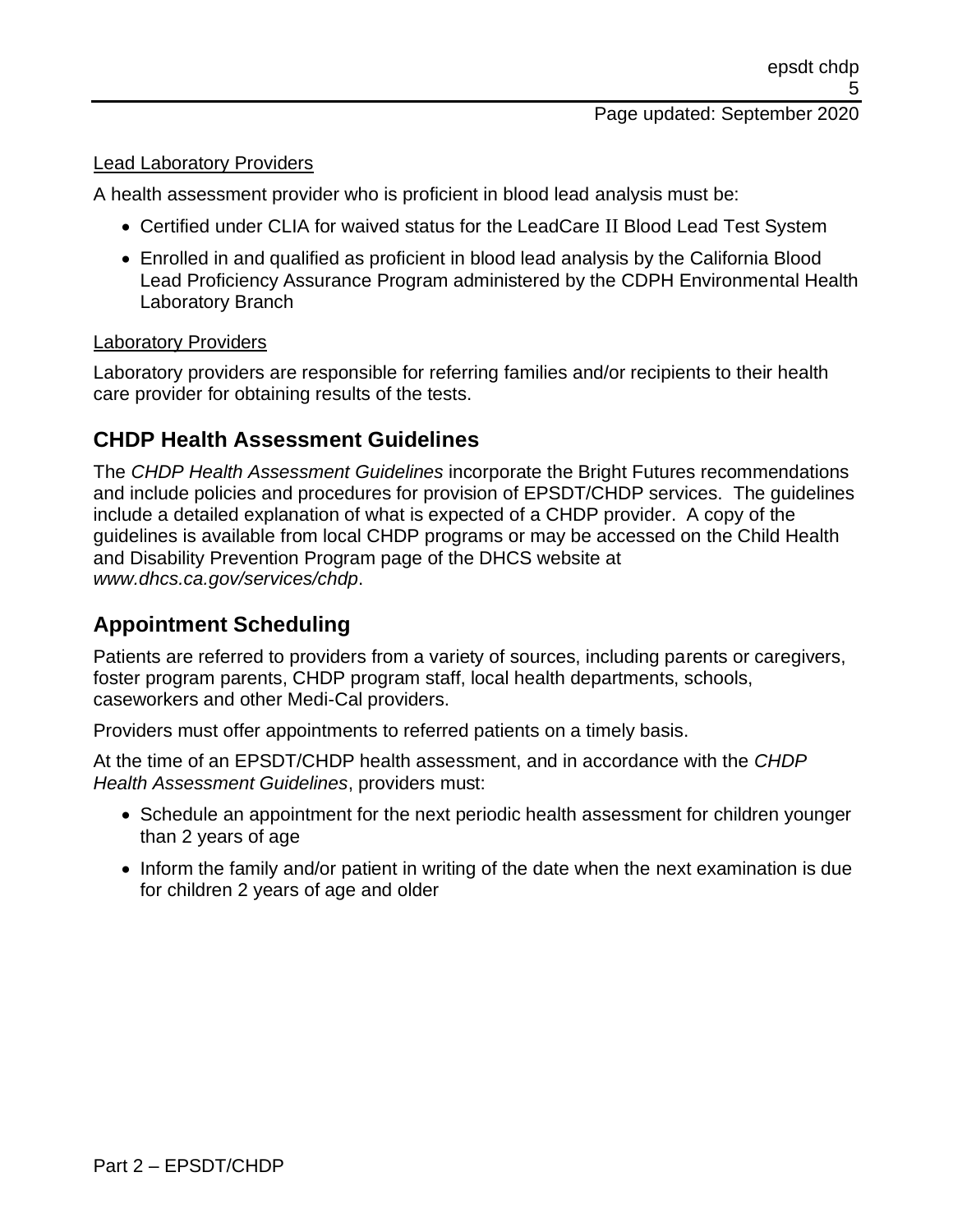## **Determining Recipient Eligibility**

Prior to rendering services to a recipient, providers are responsible for determining recipient eligibility. Refer to "Eligibility Verification" in this section for information.

## **Informing Patients**

Providers are responsible for informing patients about the availability of EPSDT/CHDP services and assisting recipients, in coordination with the local CHDP program, to obtain preventive health services for which they are eligible. Additional information about EPSDT informing requirements is located in the *EPSDT* section of this manual.

### Lead Poisoning Prevention Informing Requirement

In accordance with California *Health and Safety Code* (H&S Code), Section 105286, health care providers must inform parents and guardians about all of the following:

- The risks and effects of childhood lead exposure.
- The requirement that children enrolled in Medi-Cal receive blood lead tests at specified ages.
- The requirement that children not enrolled in Medi-Cal who are at high risk of lead exposure receive blood lead tests.

## **Obtaining Consent:**

Providers must obtain voluntary written consent prior to examination and treatment, with appropriate regard to the recipient's age and following State and Federal laws. Consent also must be obtained prior to release of recipient information.

#### Minor Consent

Minors (recipients younger than 18 years of age) may provide their own legal consent for EPSDT/CHDP health assessment services, if:

- The minor is emancipated, as determined by the court.
- The minor is, or has been, married.
- Parental consent for the service is not necessary under State or Federal law.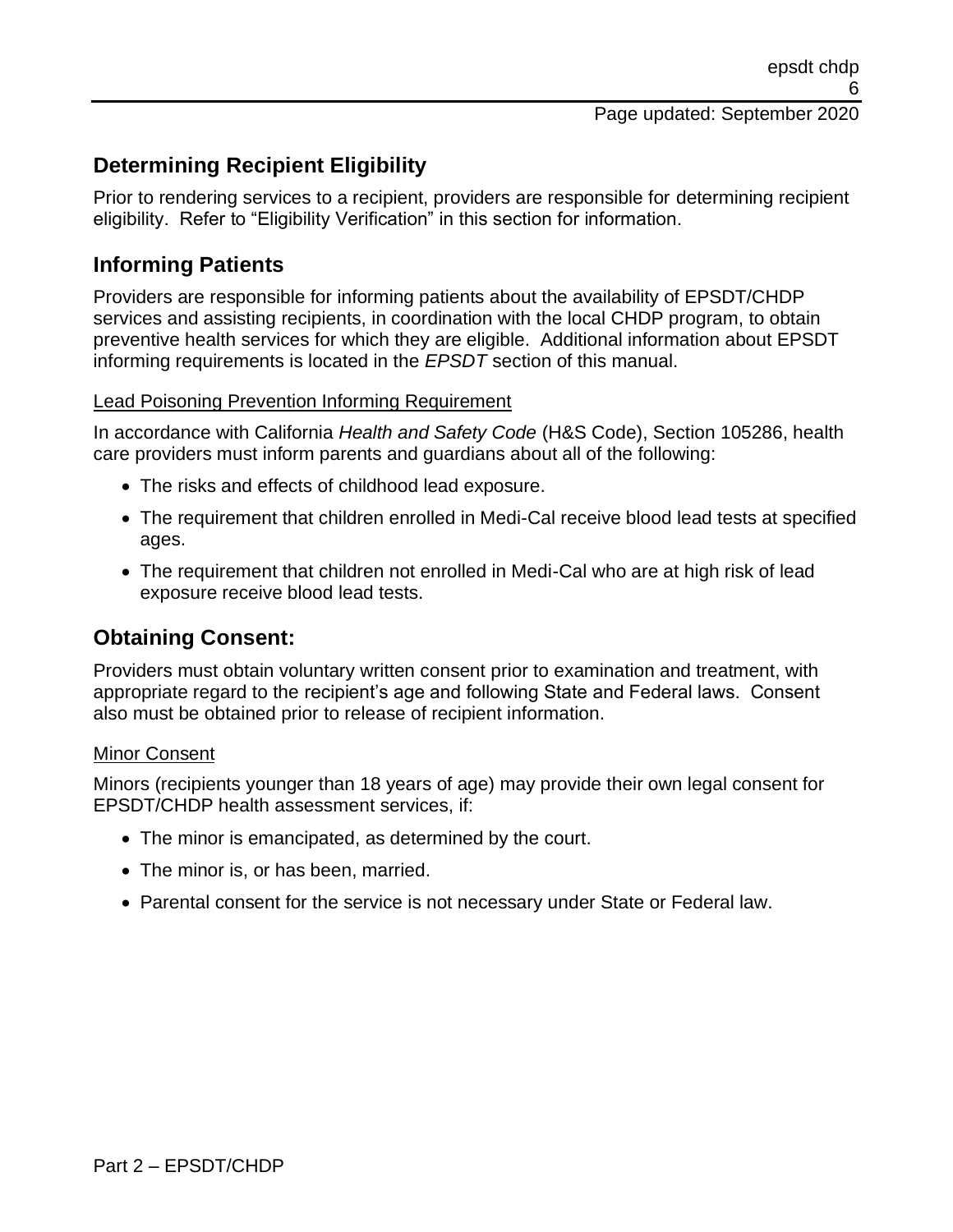## **Physician Provider Minimum Requirements:**

A physician may be eligible to participate as a CHDP provider if he or she is a pediatrician or family practice physician. Internists may provide services to children 14 years of age or older. All physicians must meet the following requirements:

- Hold an unrestricted California physician and surgeon license issued by the licensing section of the Medical Board of California or the Osteopathic Medical Board of California; and
- Be enrolled as an active Medi-Cal provider (an active Medi-Cal provider means the physician has a current, unrevoked and unsuspended Medi-Cal enrolled NPI); and
- Be board certified in pediatrics, family practice or internal medicine
- If not board certified in pediatrics, family practice or internal medicine, the physician must meet either of the following:
	- Be an active candidate for the certifying examination (active candidate means a physician who has applied to take the certifying examination, and who provides written documentation of being scheduled to take the certifying examination; or
	- Have other evidence regarding eligibility to take the board examination such as a letter signed by the program director of his or her residency program verifying satisfactory completion of training. The residency program must be approved by the Accreditation Council for Graduate Medical Education.

The local CHDP director may make an exception to the physician qualification requirements based on his/her practice location within a primary care health professional shortage area or medically underserved areas/medically underserved population if the physician also meets the following criteria to provide EPSDT/CHDP services:

- Holds an unrestricted California physician and surgeon license issued by the licensing section of the Medical Board of California or the Osteopathic Medical Board of California; and
- Provides documentation of 480 hours of post-graduate supervised pediatric training in an accredited medical institution or facility; or
- Provides documentation of clinical experience within the last three years of at least six months experience with the pediatric age group to be served.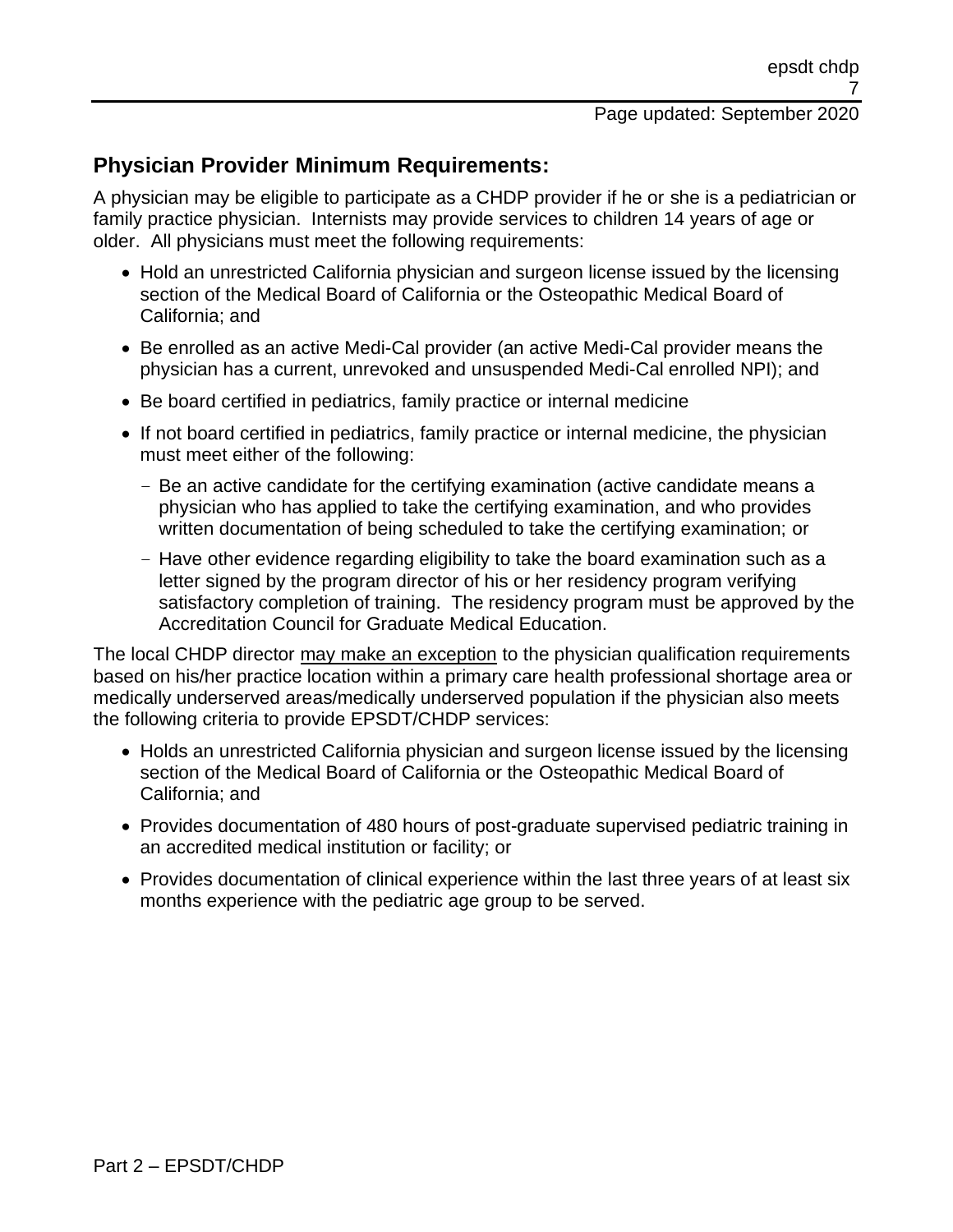## **Independent Nurse Practitioner Requirements:**

An independent nurse practitioner is eligible to participate as a CHDP provider if certified as a family nurse practitioner or a pediatric nurse practitioner and meets the requirements of the *California Code of Regulations* (CCR), Title 22, Section 51170.3.

An independent nurse practitioner must hold an unrestricted California license issued by the Board of Registered Nursing and possess a written agreement with a physician who is also a CHDP provider in the local health jurisdiction of application or a contiguous county.

## **Physician Group or Health Clinic Minimum Requirements:**

Physician groups or health clinics may be eligible to participate as CHDP providers if they have an active Medi-Cal enrolled NPI in the Medi-Cal program, meet the licensure requirements and employ physicians, nurse practitioners or physician assistants who meet the conditions of participation for CHDP providers.

### **Non-Physician Medical Practitioner Qualifications:**

Qualifications for Non-physician Medical Practitioners (NMPs) (nurse practitioners and physician assistants) rendering CHDP services are as follows.

### Nurse Practitioners

A certified pediatric or family nurse practitioner may render EPSDT/CHDP services at a CHDP provider site.

Other nurse practitioners, as employees of a CHDP provider must:

- Provide documentation of 600 hours of postgraduate onsite supervised primary care experience within the past three years in the pediatric age group to be served. Supervision of the 600 hours must have been by a family practice or pediatric physician, or an internal medicine specialist who serves children 14 years of age and older. The documentation for this requirement may be, at a minimum, provided in an up-to-date curriculum vitae.
- Hold an unrestricted California license issued by the Board of Registered Nursing.
- Possess written protocols that describe the review process by the physician of record when examination findings are suspect or abnormal.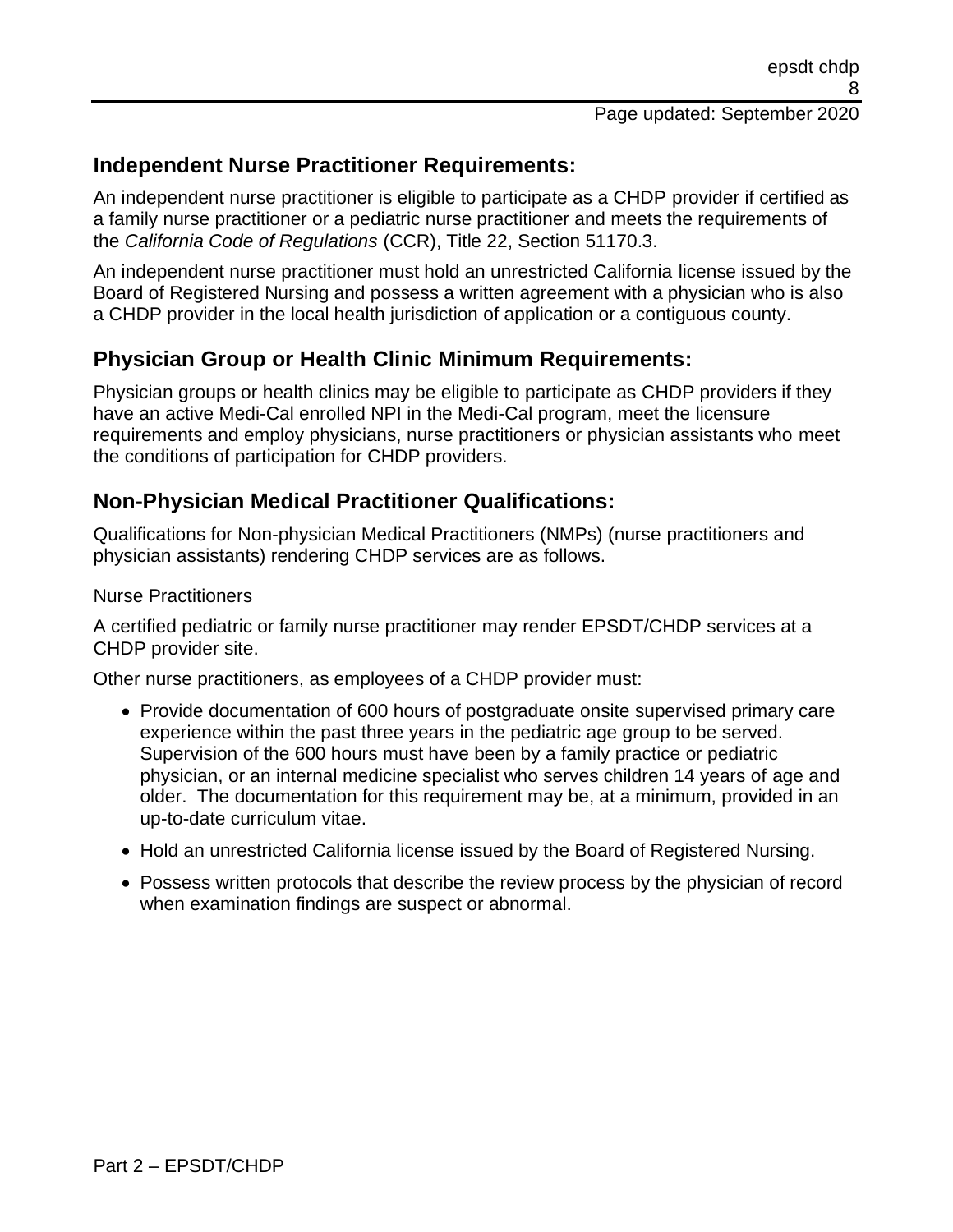#### Physician Assistants

A physician assistant may render EPSDT/CHDP services at a CHDP provider site if he or she is:

- Certified or holds certification by the National Commission on Certification of Physician Assistants as a "PA-C," and
- Provides documentation of a minimum of 600 hours or equivalent of post-graduate onsite, supervised primary care experience within the past three years in the pediatric age group to be served. Supervision of the 600 hours must have been by a family practice or pediatric physician or an internal medicine specialist who serves children 14 years of age and older.

A physician assistant must:

- Hold an unrestricted California license by the Physician Assistant Committee of the Medical Board of California
- Possess a written agreement with a physician supervisor who is also a CHDP provider who practices at the same site or have immediate electronic access to that physician
- Possess written protocols that describe the review process by the physician of record when examination findings are suspect and/or abnormal

### **Medi-Cal Managed Care Plans**

Managed care plans (MCPs) that contract with the State to render care to Medi-Cal recipients must provide EPSDT services for Medi-Cal recipients younger than 21 years of age. The MCP may contract with providers to render those services and may require those providers to enroll as CHDP providers.

Providers not required by their contractual arrangements with a Medi-Cal managed care plan to be CHDP providers are encouraged to enroll as CHDP providers. Enrollment helps ensure continuity of care for children that exit a Medi-Cal MCP and enables providers to deliver expected levels of care to Medi-Cal fee-for-service recipients and children enrolled in Medi-Cal through the CHDP Gateway.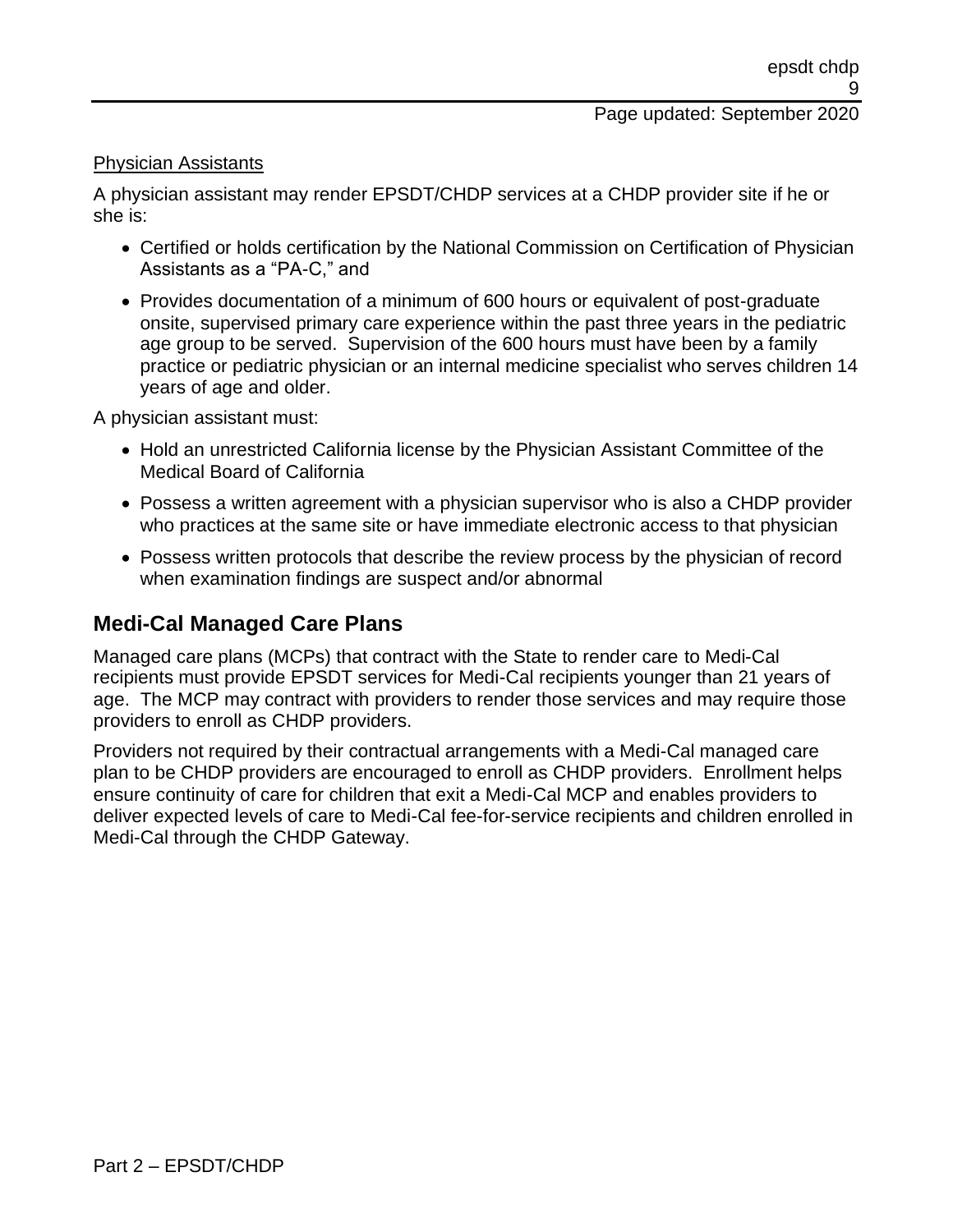## **CHDP Provider Application and Program Agreement**

Providers submit a *California Child Health and Disability Prevention (CHDP) Program CHDP Health Assessment Provider Application* (DHCS 4490) form and a *California Child Health and Disability Prevention (CHDP) Program: Health Assessment Provider Program Agreement* (DHCS 4491) to enroll in the CHDP program.

Both DHCS 4490 and 4491 forms are available on the Child Health and Disability Prevention Program Forms page of the DHCS website,

*www.dhcs.ca.gov/formsandpubs/forms/Pages/CHDPForms.aspx*.

### **Health Assessment Provider Application Form Completion**

The DHCS 4490 application form contains detailed instructions, which are highlighted as follows:

#### Provider Numbers

Providers must enter all active Medi-Cal enrolled NPIs for the business address on the application documents. A provider may have separate NPIs for each business address.

#### Application Information Requirements

The NPI, address and Tax Identification Number (TIN) on the application must match information in the Medi-Cal Provider Master File (PMF).

Proof of licensure and professional qualifications for physicians, independent pediatric or family nurse practitioners, and other non-physician medical practitioners performing health assessments under physician supervision, is required on the application.

#### **Submission**

A completed application form is submitted by fax or hard copy to the local CHDP office that serves the area where the provider's office is located. A copy of the *Local CHDP Directory* is available on the Child Health and Disability Prevention Program page of the DHCS website at *www.dhcs.ca.gov/services/chdp*.

#### Receipt Acknowledgment

The local CHDP program notifies applicants in writing that the DHCS 4490 application has been received and is being reviewed.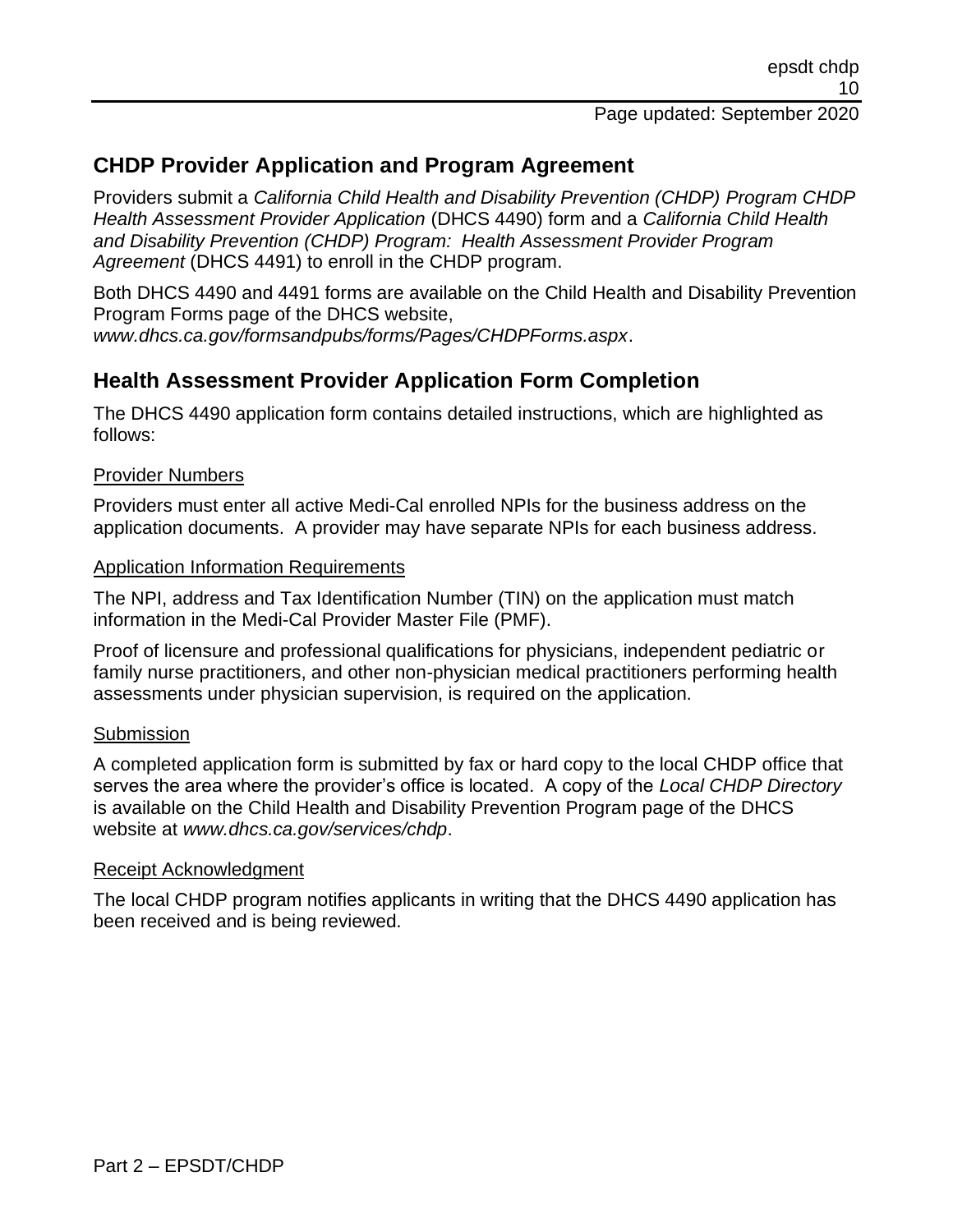#### Review by Local CHDP Program

The local CHDP program reviews the completed application and verifies that the applicant meets the CHDP provider requirements.

### Facility and Medical Record Reviews

An appointment is scheduled for local CHDP program staff to complete both onsite facility and medical record reviews. Copies of both the medical record and facility review tools are available on the Child Health and Disability Prevention Program page of the DHCS website at *www.dhcs.ca.gov/services/chdp*.

### Integrated Systems of Care Division (ISCD) Notification

The local CHDP program forwards the necessary documentation to the Integrated Systems of Care (ISCD) Division to finalize the CHDP program enrollment process.

#### Laboratory Providers

To participate in the CHDP program, laboratories must complete the *California Child Health and Disability Prevention (CHDP) Program: CHDP Laboratory Provider Application* (DHCS 4502) and the *California Child Health and Disability Prevention (CHDP) Program: Laboratory Provider Program Agreement* (DHCS 4503) and submit them to the ISCD. Both DHCS 4502 and 4503 forms are available on the Child Health and Disability Prevention Program Forms page of the DHCS website,

*www.dhcs.ca.gov/formsandpubs/forms/Pages/CHDPForms.aspx*.

When a clinical laboratory with blood lead proficiency has been approved as proficient in blood lead analysis, the CDPH Environmental Health Laboratory Branch notifies ISCD. ISCD then notifies the lab that they are eligible to enroll in the CHDP program and sends an application packet, with a copy of the eligibility letter, to the local CHDP program.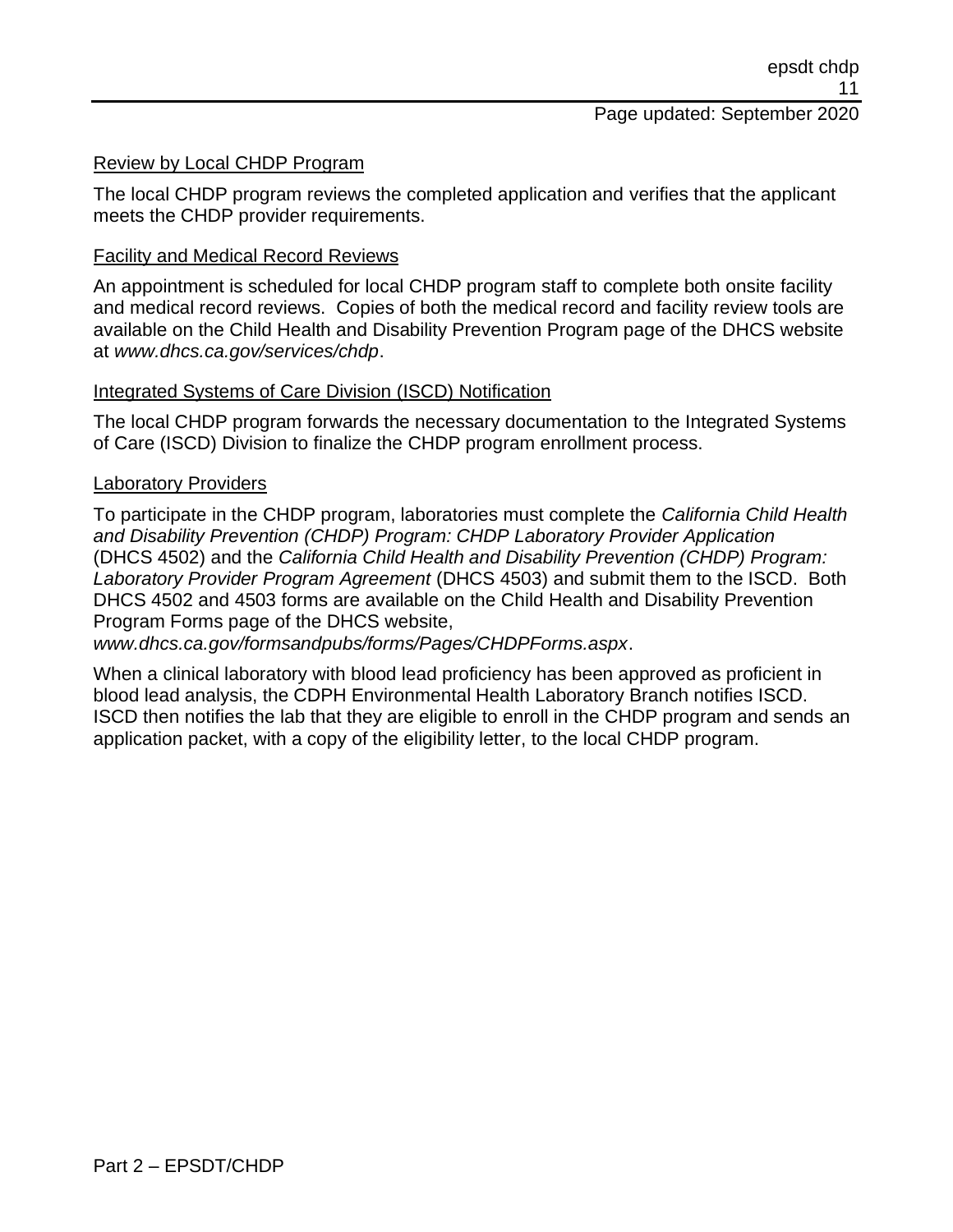Laboratory providers use their active Medi-Cal enrolled NPI on the application. Applications are submitted to:

Integrated Systems of Care Division

Provider Enrollment Unit, MS 8100

P.O. Box 997413

Sacramento, CA 95899-7413

(916) 552-9105

**Note**: CHDP providers are responsible for maintaining current CLIA certificates and proficiencies to qualify as laboratory providers for the CHDP program.

### **Change of Provider Information**

To maintain CHDP program enrollment, providers must submit changes of information to the local CHDP program within 30 days of the change. These changes include:

- Change of address
- Addition of sites of service
- Use of temporary location or mobile van unit
- Changes in NPI or Federal Tax Identification Number
- Addition or deletion of rendering providers
- Change from an independent to an intermittent/satellite clinic

Providers whose status changes from an individual provider to a group, from a group to a clinic, or from a clinic to a Federally Qualified Health Center (FQHC), etc., must notify CHDP after securing the new status.

### **Directory of Local CHDP Offices**

A copy of the *Local CHDP Directory* is available on the Child Health and Disability Prevention Program page of the DHCS website at *www.dhcs.ca.gov/services/chdp*.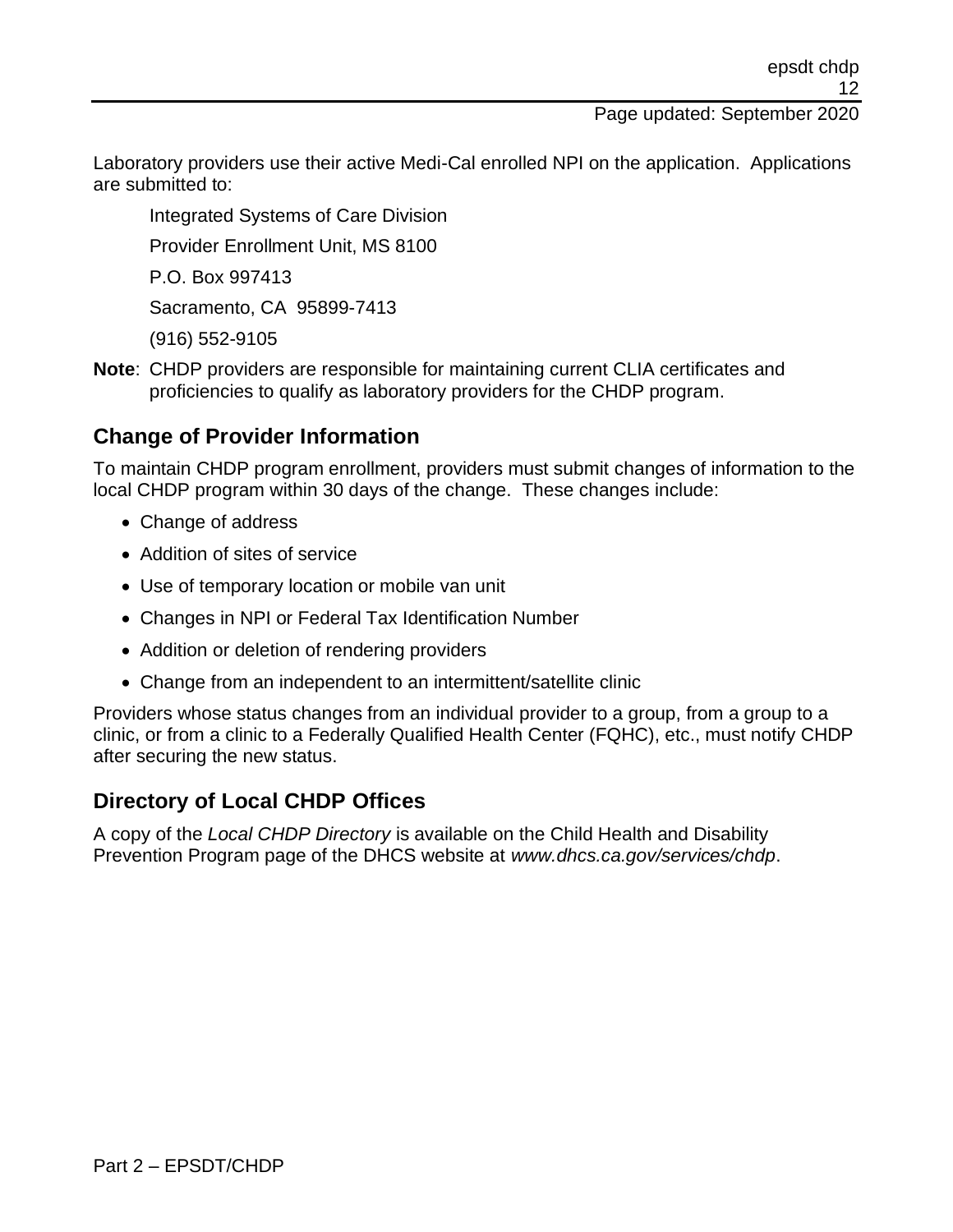## **Facility and Medical Record Reviews**

Select information about facility, medical and provider reviews is included here. For additional information, providers should refer to the Child Health and Disability Prevention Program page of the DHCS website at *www.dhcs.ca.gov/services/chdp*.

#### Onsite Review

All CHDP provider service sites, including mobile vans, intermittent/satellite clinics and school-based clinics, must receive an initial onsite review. These sites may have subsequent periodic reviews.

#### Mobile Van Definition

A mobile van is a mobile health care unit that is licensed or approved according to H&S Code, Section 1765.101 et seq., and that is operated by the CHDP provider or provider applicant, and for which the CHDP provider or provider applicant directly or indirectly provides all staffing, protocols, equipment, supplies and billing services in accordance with CHDP program standards.

### Intermittent/Satellite Clinic Definition

An intermittent/satellite clinic is a clinic where health care services are provided and that is operated by a primary care community or free clinic on separate premises from the licensed clinic for limited services of no more than 40 hours a week. The licensee/parent provider or provider applicant directly or indirectly provides all staffing, protocols, equipment, supplies and billing services for the intermittent/satellite clinic in accordance with H&S Code, Section 1206(h).

### Review Standards: Managed Care Plan

Providers who have successfully completed both a facility and medical record review within the past 12 months by the Medi-Cal managed care plan in which they are enrolled will need only a modified review consisting of Critical Elements (CEs).

Additional onsite reviews may be performed for a variety of reasons, including the following:

- Receipt of a complaint
- Local program review and evaluation of data reporting
- Local program review and evaluation of billing history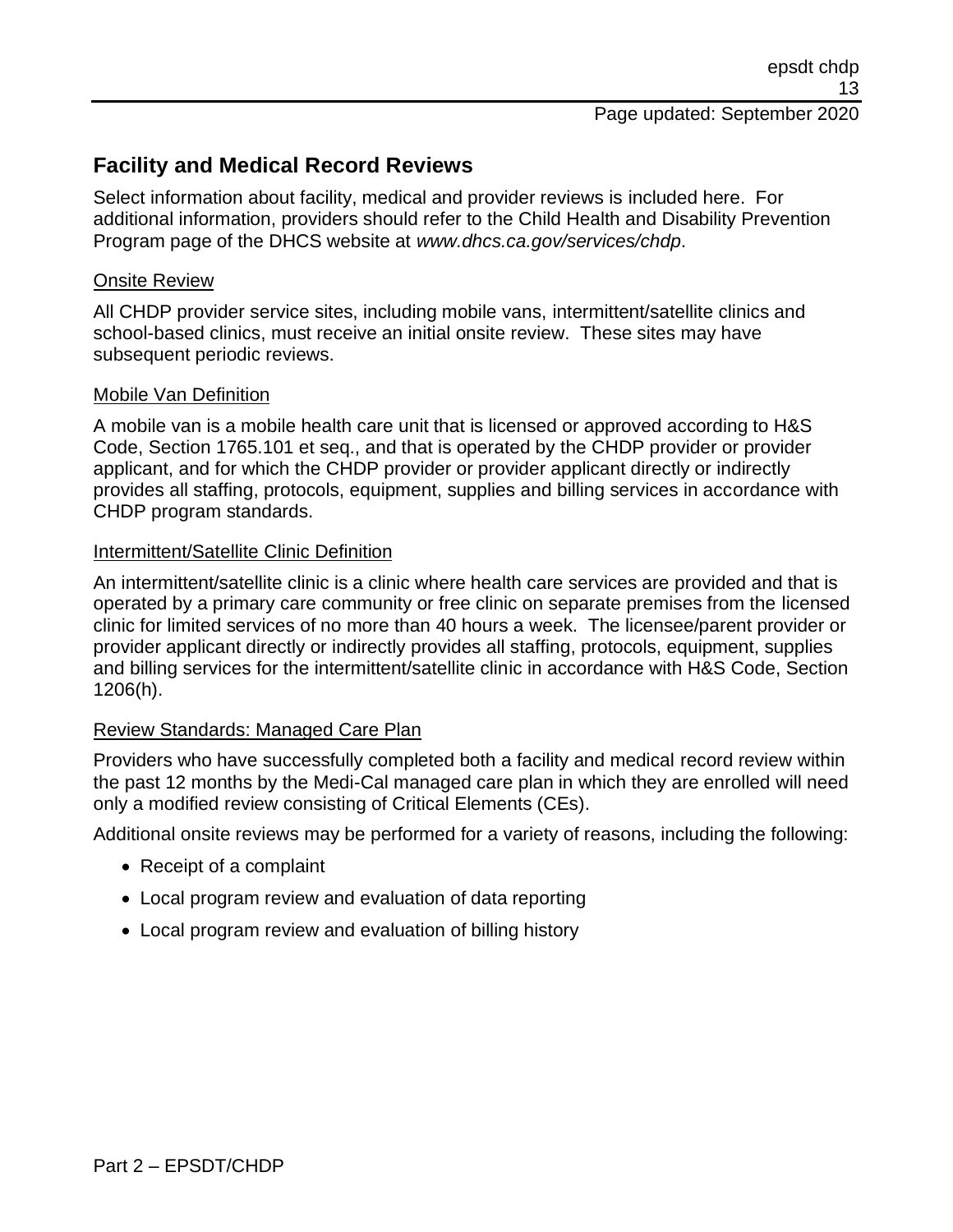## **Provider Reviews**

Providers rendering services to children and youth receiving EPSDT/CHDP services are subject to oversight and review, which can result in disenrollment for a variety of reasons.

### **Investigations**

The local CHDP program investigates potential non-compliance issues. Disenrollment may be based on, but is not limited to, the following:

- Complaints
- Facility or medical record review findings
- Confirmed adverse actions by other agencies
- Review of services
- Disenrollment from a Medi-Cal managed care plan
- Disenrollment from other DHCS programs
- Unannounced site visit results

Local CHDP programs investigate identified problems by performing any of the actions listed below. All steps of the investigation are documented and placed in the provider file:

- Review and documentation of the complaint(s)
- Discussion of the problem with the provider
- Interview of recipients to confirm complaints
- Performance of a facility review and/or medical record review to confirm or deny the problem identified
- Provision of technical assistance and training, including onsite visits and development of corrective action plans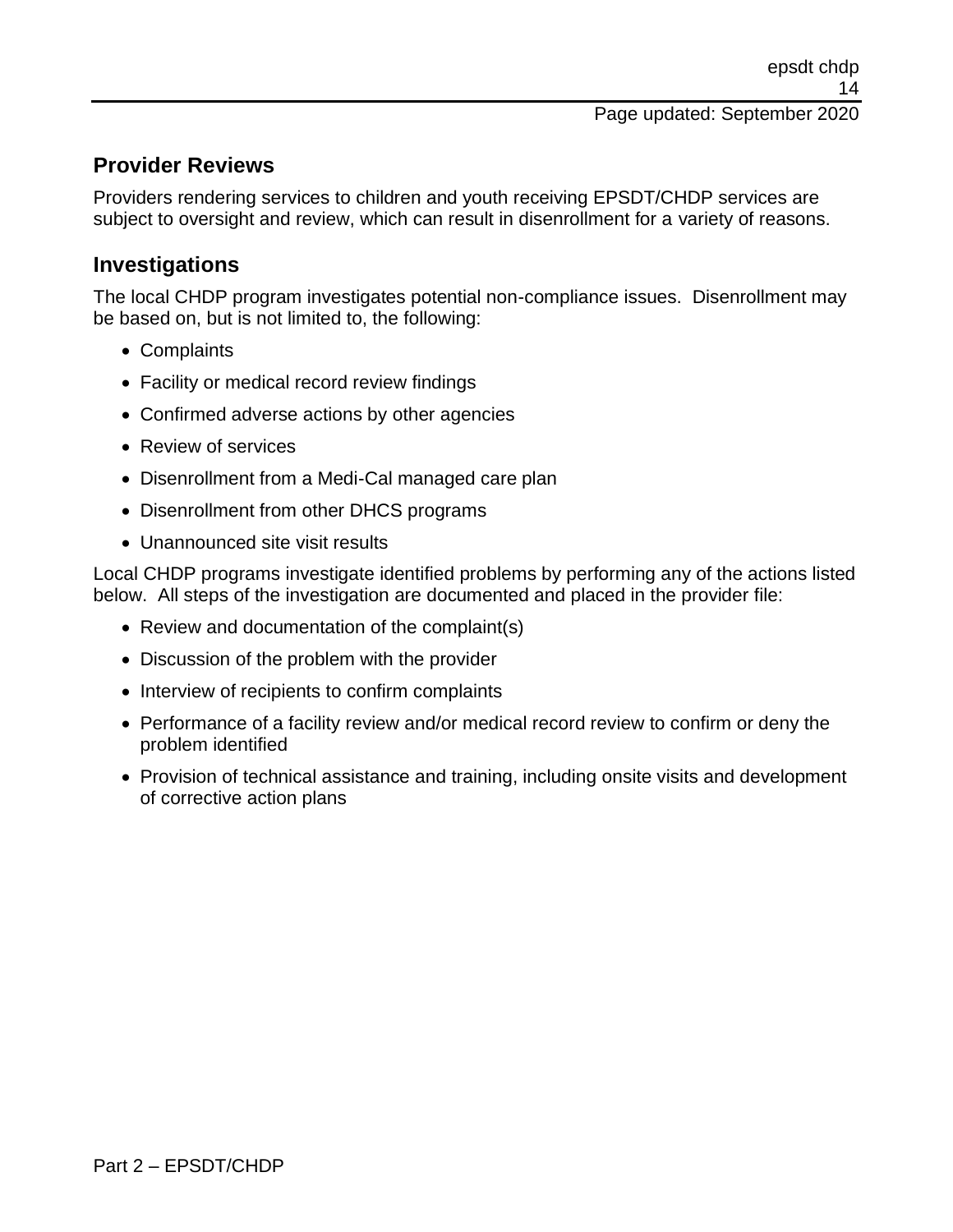#### Possible Outcomes of Investigative Process

Based on the outcome of documentation and the described investigation(s) the local CHDP program may take one or more of the following actions regarding a CHDP provider's approval status:

- Authorize conditional approval not to exceed three months based on both facility and medical record reviews with scores between 70 and 84 percent
- Require a written plan of correction to be submitted within 20 business days
- Disenroll the provider

### **Informal Reconsideration of Decisions**

A CHDP applicant or provider may request from the local CHDP program an informal review of decisions made by the local program regarding CHDP program participation.

### **Voluntary Disenrollment**

Providers may terminate their participation in the CHDP program at any time by submitting written notification of voluntary termination to each of the local CHDP programs in which they are enrolled. The written notification must include all of the following:

- Printed legal name of the provider with business address
- Billing number(s) assigned to the provider, including active NPI(s) in the Medi-Cal program
- Last four digits of the Social Security Number or the Federal Employer Identification Number associated with the legal name of the provider
- Requested effective date of the termination
- Reason for the termination (for example, provider moved, reimbursement problems or client population declined)
- Original signature of the provider in any color other than black ink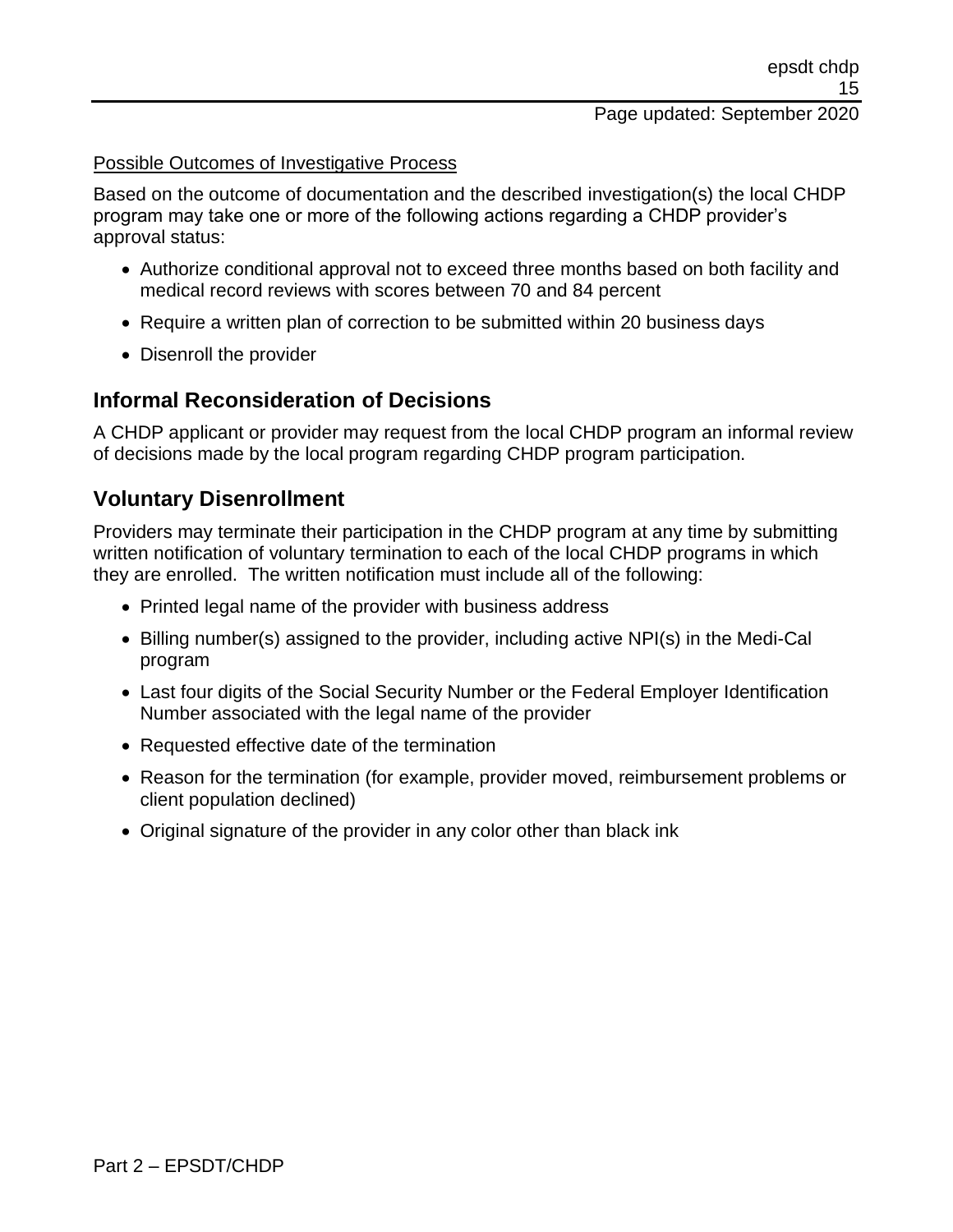## **Termination or Restriction by the Medi-Cal Program**

In accordance with H&S Code, Section 100185.5, when provider participation in Medi-Cal is restricted or terminated, providers are denied the right to bill for EPSDT/CHDP services. Denial of reimbursement for services is effective on the date that the restriction or termination is effective.

### **Reinstatement**

Providers who are subsequently reinstated to the Medi-Cal program, are not automatically reinstated as CHDP providers. Providers must reapply to the CHDP program. Reinstatement is considered on an individual basis.

## **Provider Appeal Rights**

If, after an informal review by the local CHDP program, the applicant or provider is still dissatisfied with the decision, the applicant or provider has the right to appeal the decision.

## **Appeal**

Only the following local CHDP program decisions may be appealed:

- Denied application
- Disenrollment as a current CHDP provider
- Conditional approval for continued enrollment
- **Note**: Providers whose termination from the CHDP program is a result of termination by Medi-Cal or the Vaccines For Children (VFC) program cannot appeal the termination.

### **Levels in Formal Appeals Process**

There are three levels in the formal appeals process. The first level is the local county CHDP program. The second level is the DHCS, Integrated Systems of Care Division. The third level is the DHCS deputy director for Health Care Delivery Systems.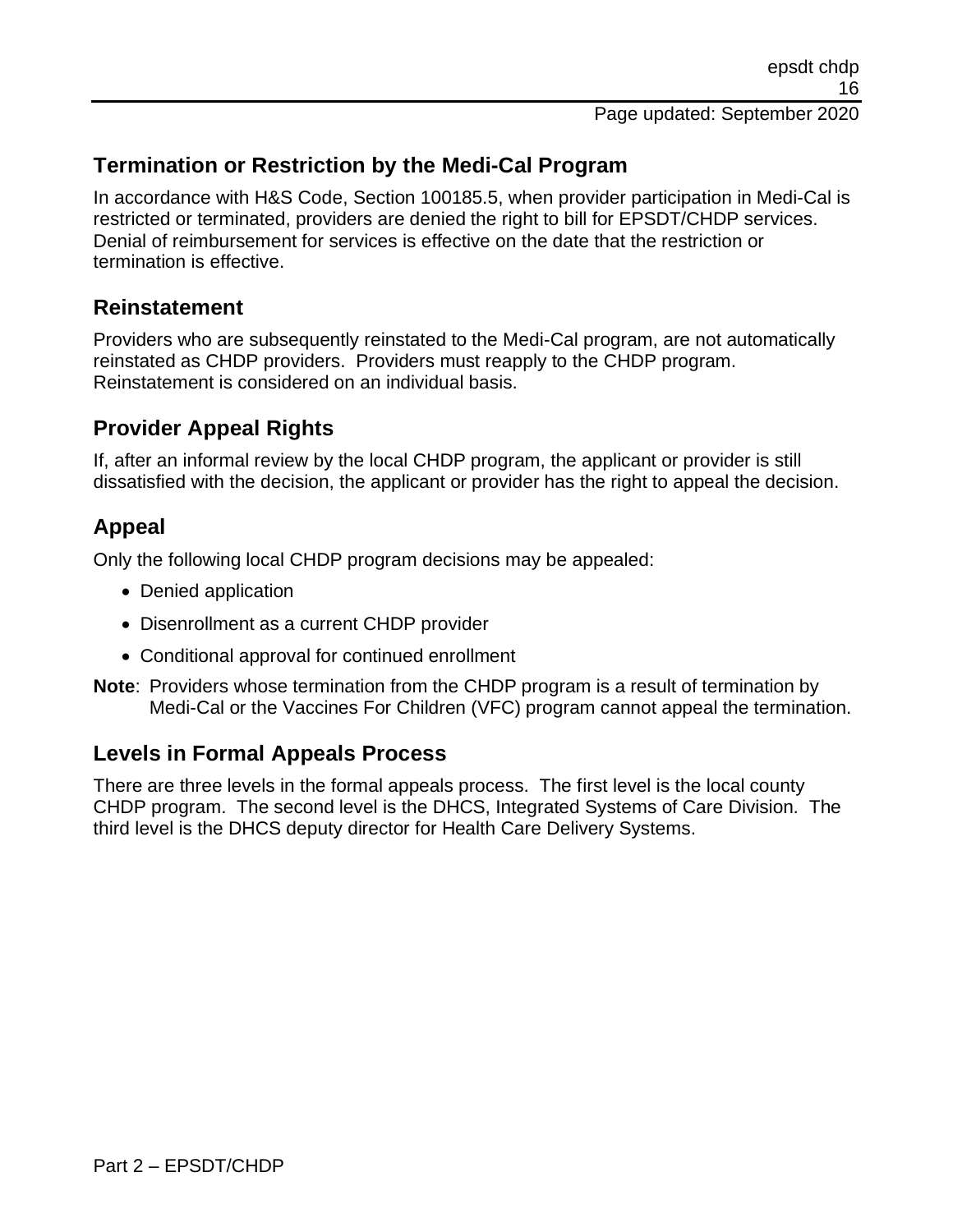## **Level 1: Local CHDP Program**

The provider or applicant may send a written appeal to the local county CHDP Program county CHDP program within 20 business days of notification of the decision. The written appeal must include all of the following:

- A copy of the original letter of the decision to deny an application or to disenroll
- A letter from the CHDP provider or applicant to appeal the decision, including the reason(s) for the appeal
- Documentation supporting the appeal

The local CHDP program must inform the CHDP provider or applicant in writing within five working days that the appeal was received.

The local CHDP director has 20 business days from receipt of the appeal to notify the CHDP applicant or provider in writing about the outcome of the appeal. ISCD receives copies of the decision letter.

## **Level 2: Integrated Systems of Care Division**

Upon notification that the local county CHDP program has denied the Level 1 appeal, the applicant or provider may send a written appeal to the ISCD Hearing and Appeals Unit within 20 business days of the date of the Level 1 appeal decision. The appeal must be directed to:

Hearings and Appeals Unit Integrated Systems of Care Division 1515 K Street, Suite 400, MS 4502 Sacramento, CA 95899-7437

The written appeal must contain all of the following:

- A copy of the original letter from the local CHDP program with the decision to deny an application or to disenroll
- A copy of the letter from the applicant or provider appealing the decision of the local CHDP program
- A copy of the letter with the decision by the local CHDP director
- A request to the ISCD to appeal the decision, including the reason(s) for the appeal
- Documentation supporting the appeal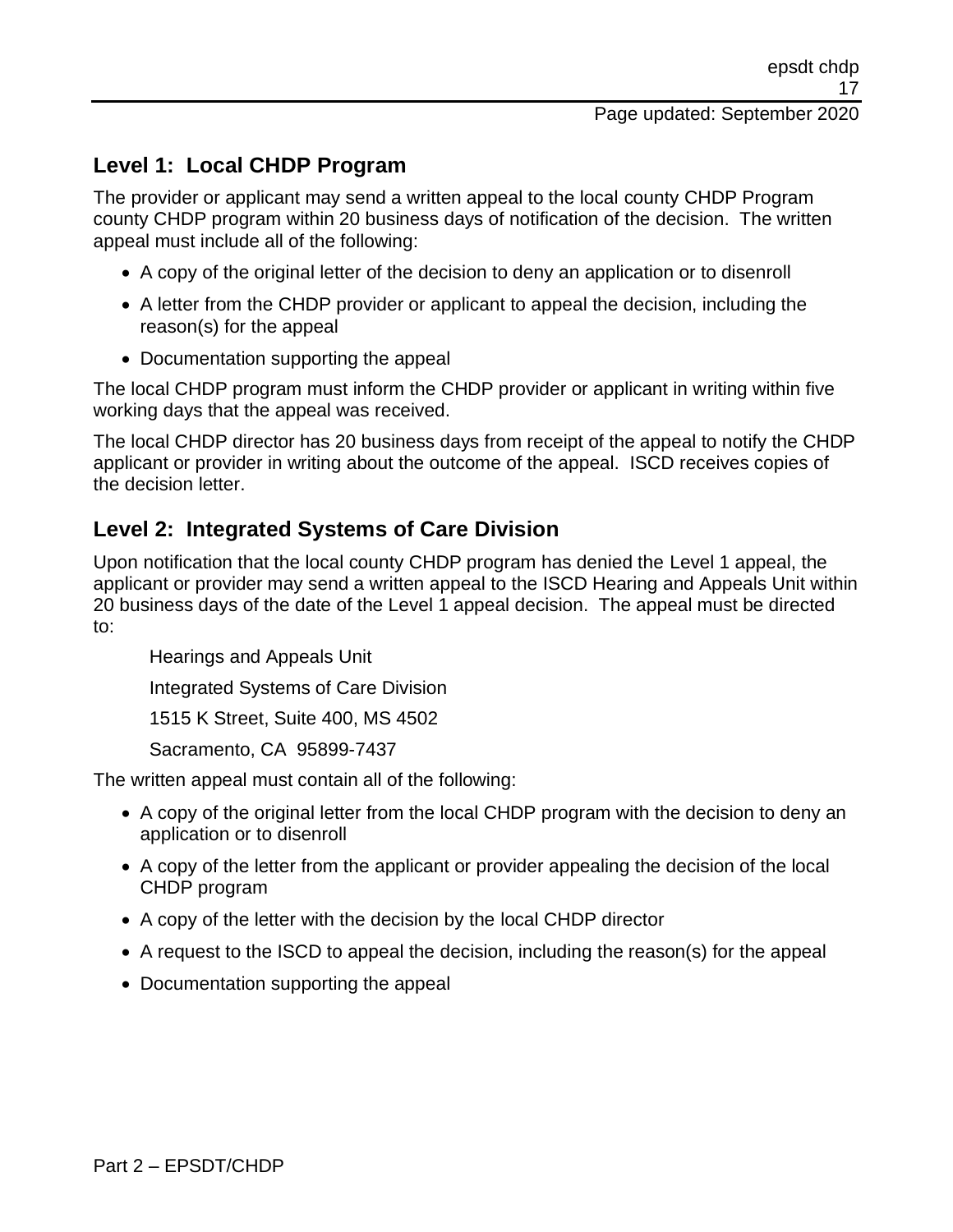ISCD informs the applicant or provider in writing within five business days that the appeal was received. The ISCD has 20 business days from receipt of the appeal to review the documentation and submit a decision to the applicant or provider.

The review may include a provider site visit that includes a facility and/or medical record review by ISCD staff or staff from a regional CHDP program.

ISCD sends a letter with the appeal decision to the applicant or provider and also forwards copies to the local CHDP director and DHCS deputy director.

### **Level 3: California Department of Health Care Services**

Upon notification that ISCD denied the appeal, the provider may send a written appeal to the DHCS Health Care Delivery Systems deputy director within 20 working days of the date of the denial. The appeal is mailed to:

Deputy Director, Health Care Delivery Systems California Department of Health Care Services MS 4000 P.O. Box 997413 Sacramento, CA 95899-7413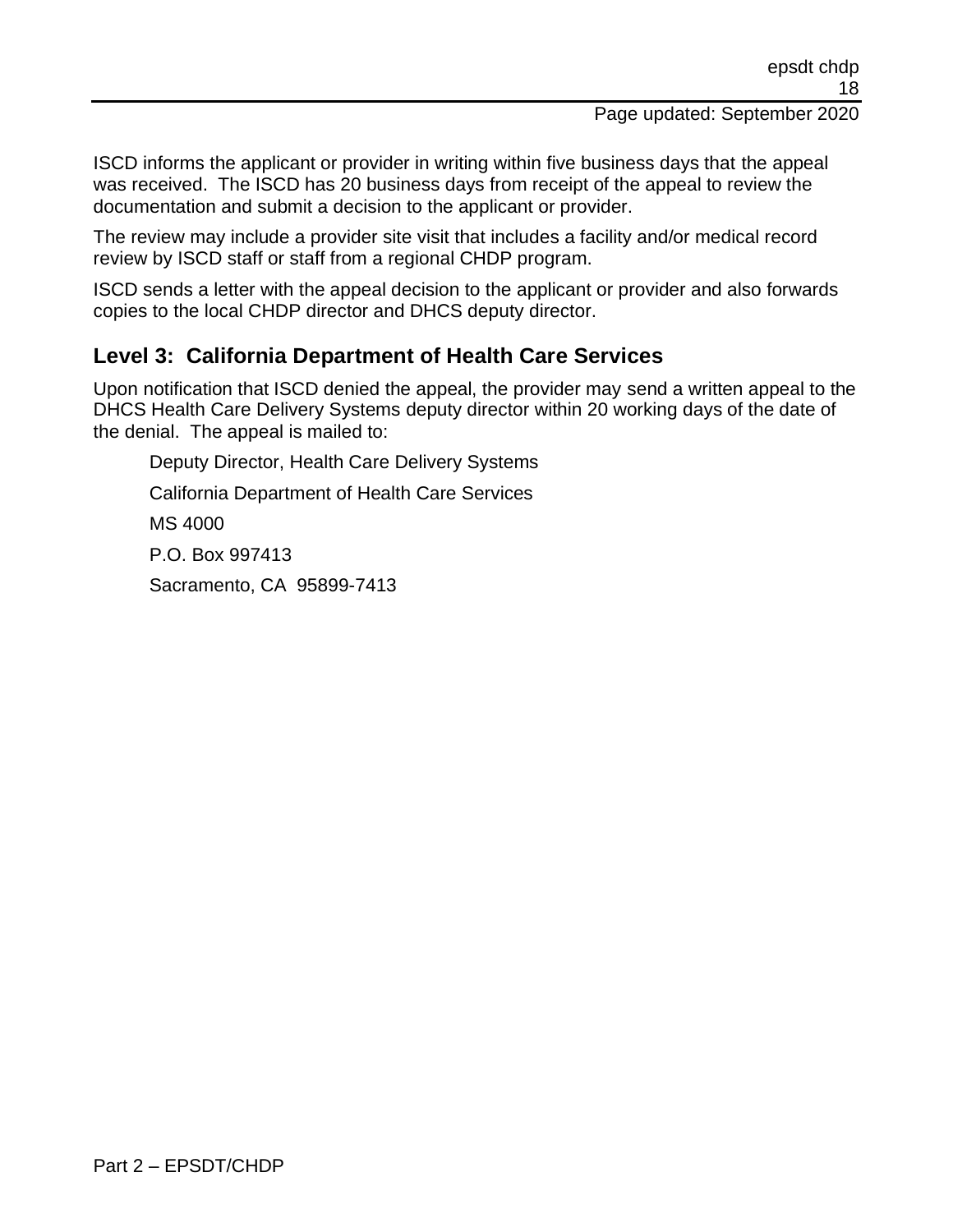The written appeal must contain all of the following:

- A copy of the original letter from the local CHDP program with the decision to deny an application or to disenroll
- A copy of the letter from the CHDP provider or applicant to appeal the decision of the local CHDP program
- A copy of the letter with the decision by the local CHDP director
- A copy of the letter to the ISCD Hearings and Appeals Unit to appeal the decision of the local CHDP program
- A copy of the letter with the decision by the ISCD Hearings and Appeals Unit
- A request to DHCS to appeal the decision and the reasons for the appeal
- Documentation supporting the appeal

The deputy director's office informs the applicant or provider in writing within five working days that the appeal was received. The deputy director's office has 20 working days from receipt of the appeal to submit a decision.

The review may include another provider site visit that includes a facility and/or medical record review by ISCD or a regional county CHDP program.

The deputy director's office sends a letter with the appeal decision to the applicant or provider and forwards copies to the local CHDP director and ISCD Hearing and Appeals Unit.

The DHCS deputy director's appeal decision is final.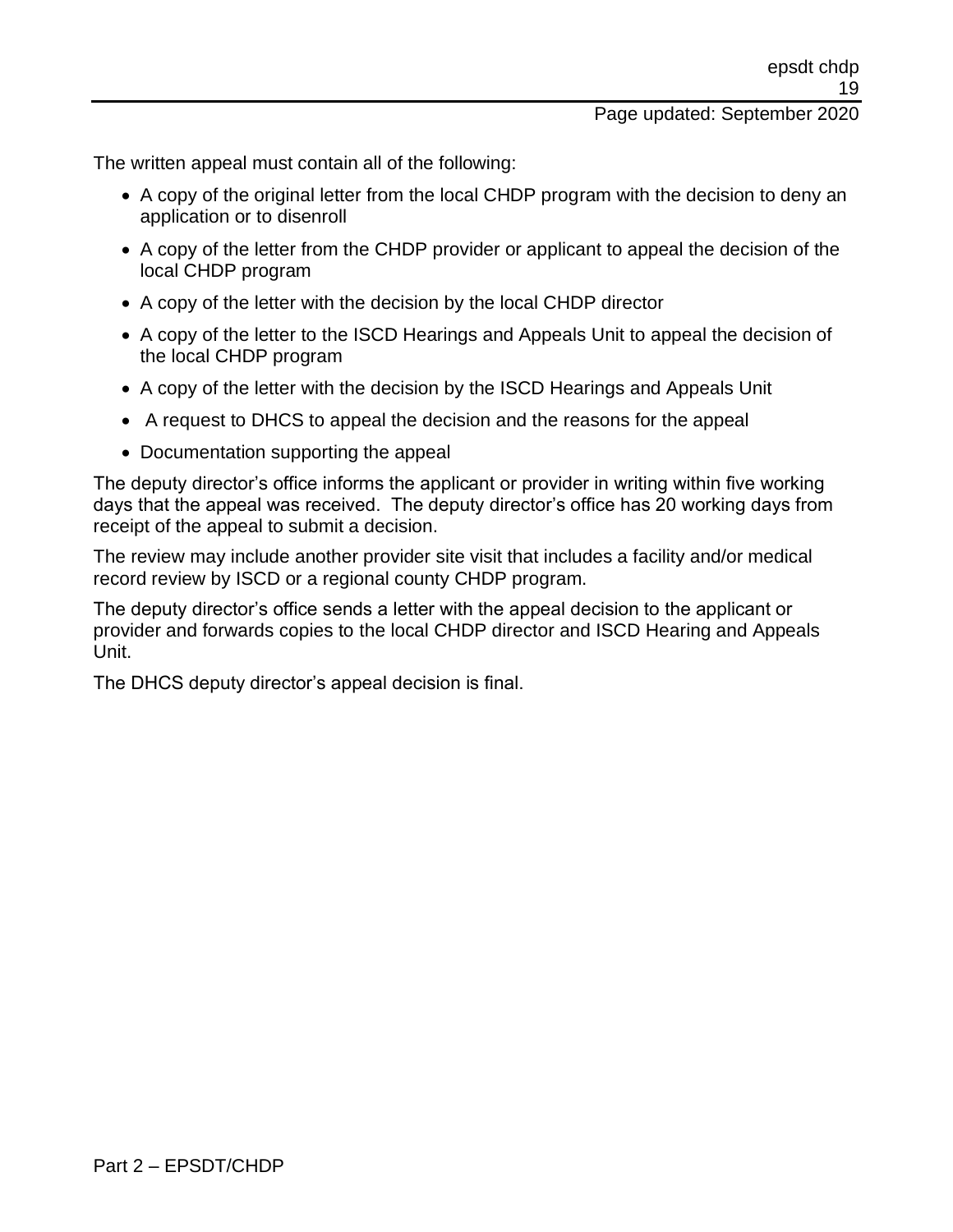# **Recipient Information**

## **Eligible Children and Youth**

Children and youth who reside in California and who meet the following criteria are eligible to receive EPSDT/CHDP health assessments and immunizations.

### Full-Scope Medi-Cal

Medi-Cal recipients younger than 21 years of age are eligible to receive periodic EPSDT/CHDP health assessments and immunizations according to their age, sex and health history if they are verified to be eligible for full-scope Medi-Cal on the day services are provided.

**Note**: Health assessments are reimbursed fee-for-service by the Medi-Cal program, unless the child or youth is enrolled in a Medi-Cal managed care plan in which EPSDT services are capitated. Claims for services rendered to a plan member must be submitted to the managed care plan.

Children and youth who are pre-enrolled in Medi-Cal through the Gateway are eligible for EPSDT/CHDP health assessments and immunizations. Refer to the *EPSDT/CHDP: Gateway* section in this manual for eligibility requirements and pre-enrollment procedures.

### No Full-Scope Medi-Cal

Individuals younger than 19 years of age whose family income is at or below 266 percent of the federal poverty guidelines and who have no health insurance coverage for well-child care are eligible to receive no-cost initial and periodic EPSDT/CHDP health assessments and immunizations.

EPSDT/CHDP services also may be rendered to Medi-Cal eligible recipients younger than 19 years of age who have no coverage on the date of service. These recipients include those who have:

- Limited scope Medi-Cal (emergency services or pregnancy-related services only)
- A Share of Cost (SOC) that has not been met for the month of service

These children and youth are only able to access EPSDT/CHDP services through enrollment in full-scope, fee-for-service Medi-Cal through the CHDP Gateway.

#### Head Start or State Preschool

Children who are enrolled in Head Start or State Preschool programs are eligible for EPSDT/CHDP services when they are either a current Medi-Cal recipient or the family's income meets CHDP program guidelines.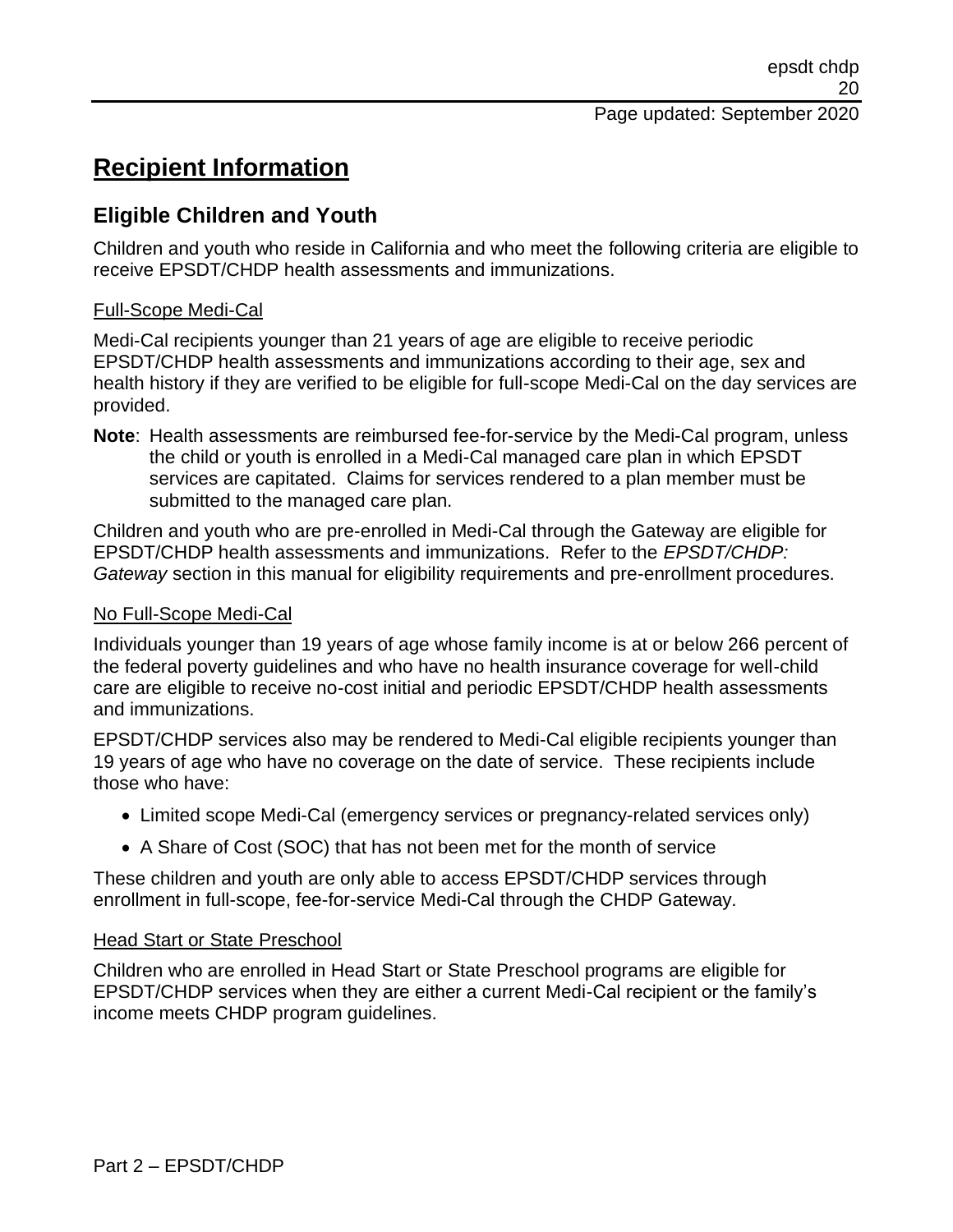### **Income Eligibility Guidelines**

Providers may refer to the "Income Eligibility Guidelines" in the EPSDT/CHDP: Gateway section in this manual to determine whether a CHDP applicant's gross family income is at or below the Medi-Cal program's income limits.

### **WIC Eligibility**

Children and youth who receive EPSDT/CHDP health assessments may be eligible for the Women, Infants and Children (WIC) program. Infants and children younger than 5 years of age, pregnant women at nutritional or medical risk, and women up to six months postpartum or breastfeeding an infant younger than 12 months of age may be eligible for the WIC Supplemental Nutrition Program.

Providers are advised to refer recipients to local CHDP programs to receive information about the WIC program.

### **Ineligible Recipients**

Refer to "Ineligible Children and Youth" information in the *EPSDT/CHDP: Gateway* section in the appropriate Part 2 Medi-Cal provider manual.

### **Eligibility Verification**

Providers must verify recipient eligibility at each scheduled health assessment visit and ensure the patient is eligible on the date of service and is not a member of a Medi-Cal managed care plan.

#### Medi-Cal Eligibility

If a recipient presents a Benefits Identification Card (BIC), the provider verifies Medi-Cal eligibility through the POS network, which includes the Automated Eligibility Verification System (AEVS), the Medi-Cal website at *www.medi-cal.ca.gov* and state-approved software.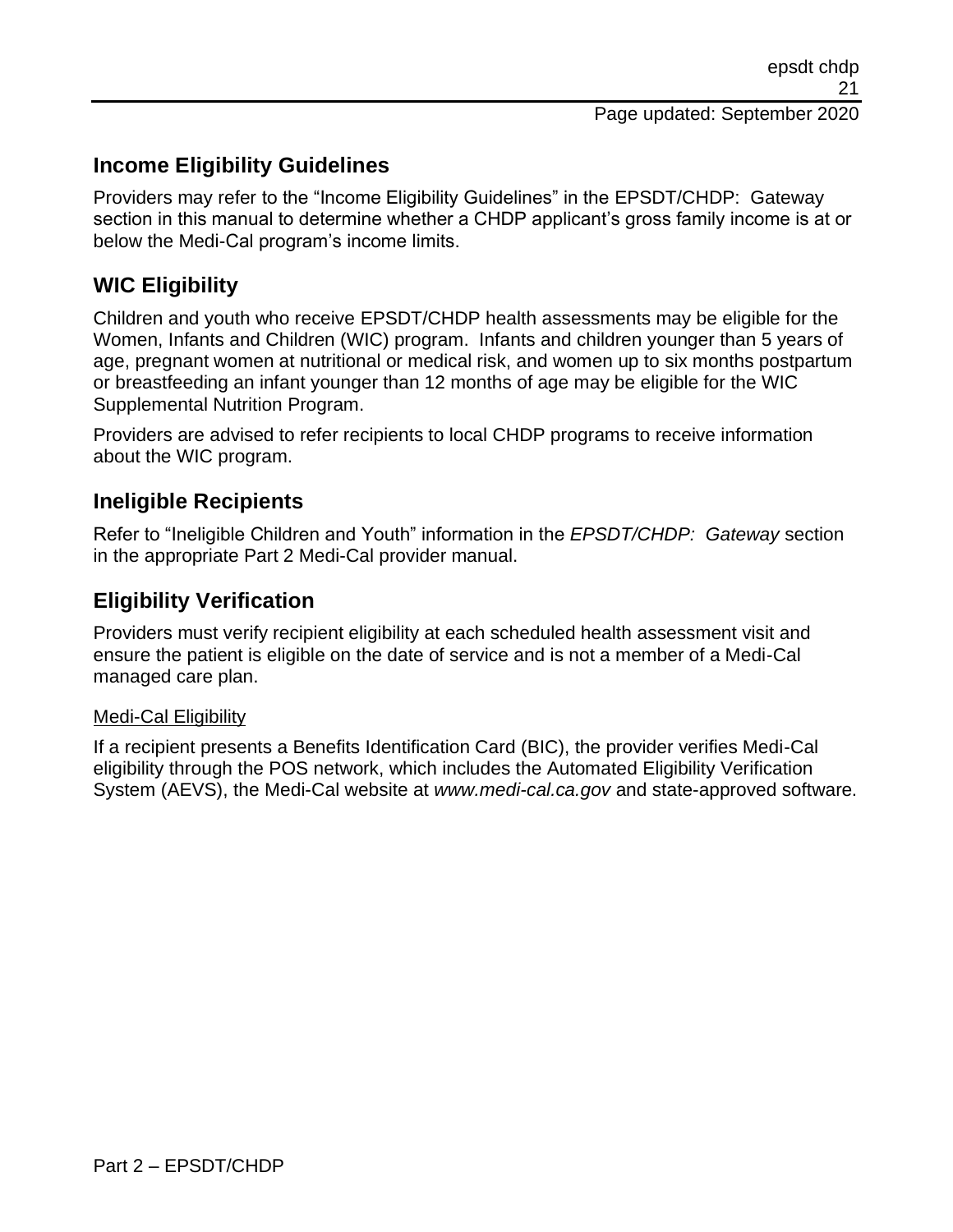## If a child is enrolled in a Medi-Cal managed care plan, the child must be referred to one of the plan's network providers. If the child or youth is not eligible for no Share of Cost, fullscope Medi-Cal on the date of service, the family may complete the *Child Health and*

*Disability Prevention (CHDP) Program: Pre-Enrollment Application* (DHCS 4073) to receive CHDP health assessment services, if the Share of Cost (SOC) is unobligated.

Providers may need to screen for eligibility for CHDP Gateway, as defined in the *EPSDT/CHDP: Gateway* section of this manual.

**Note**: CHDP Gateway Medi-Cal presumptive eligibility (PE) is limited to a maximum of two PE periods in any program, in the previous 12 months.

## **Medical Periodicity**

A child or youth is eligible for a complete health assessment if a scheduled examination is according to the Bright Futures/AAP Periodicity Schedule or meets one of the criteria for a Medically Necessary Interperiodic Health Assessment (MNIHA).

Interperiodic health assessment information is available in the *Preventive Services* section of the appropriate Part 2, Medi-Cal manual.

# **Services**

### **Periodicity and Medically Necessary Interperiodic Health Assessments**

Periodic and interperiodic screenings and assessments are reimbursable for infants and children under 21 years of age, as specified in Bright Futures/AAP Recommendations for Preventive Pediatric Health Care.

Comprehensive no-cost preventive visits for children include age and gender appropriate history, examination, counseling/anticipatory guidance, development surveillance, risk factor reduction interventions and the ordering of laboratory/diagnostic procedures.

Additional information about the components of a health assessment, CPT billing codes, frequency limitations, immunizations and interperiodic health assessments is available in the *Preventive Services* section of the appropriate Part 2 Medi-Cal manual.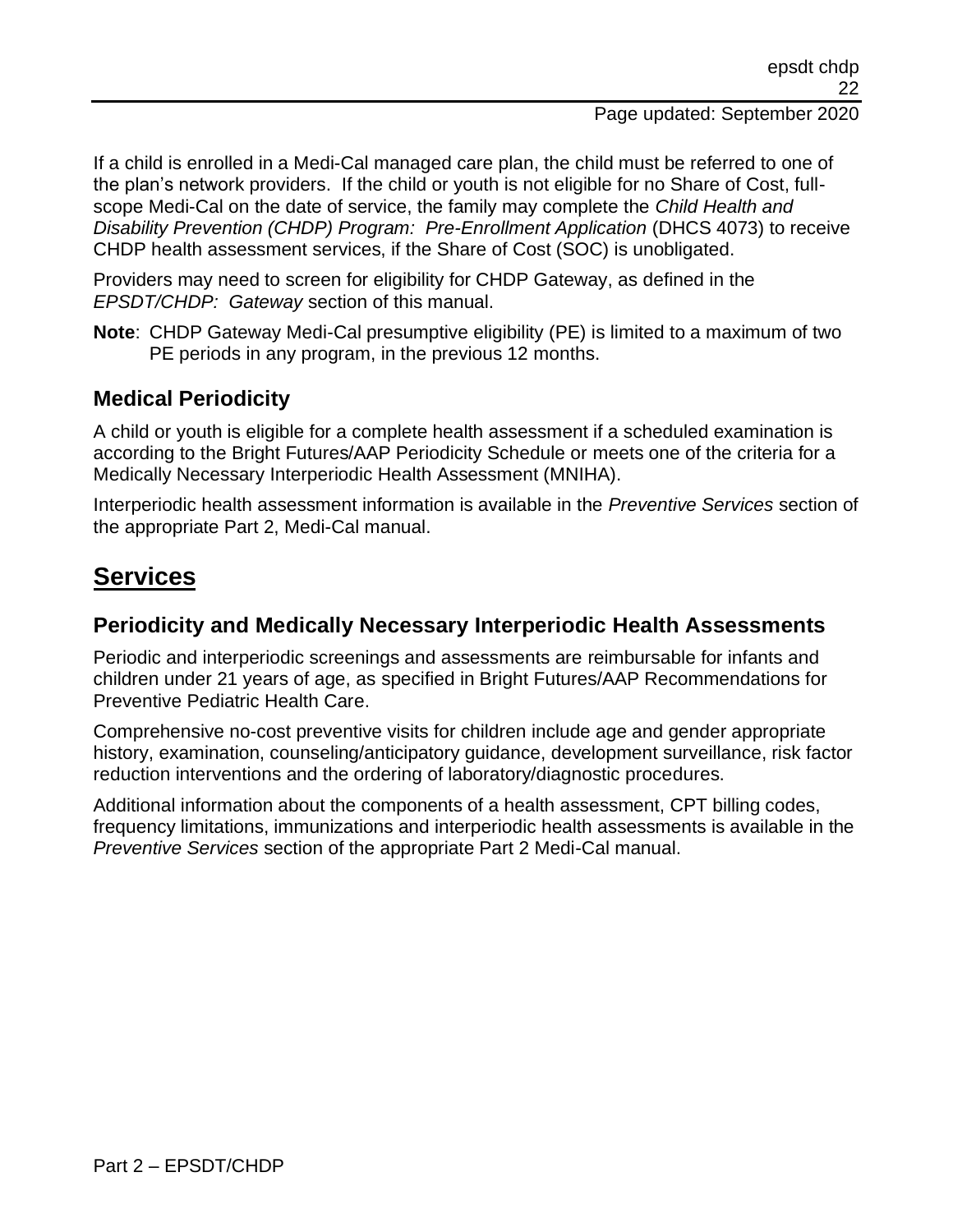## **Dental Periodicity**

A dental screening/oral assessment is required at every EPSDT/CHDP health assessment, regardless of age.

Children and youth should be referred to a dentist as follows:

- Beginning at age 1 as required by H&S Code, Section 12040 (6) (D).
- At any age if a problem is suspected or detected. Additional information is included in the *Periodicity Schedule for Dental Referral by Age* (Table 21.4) on the DHCS website at *www.dhcs.ca.gov/services/chdp/Pages/Periodicity.aspx*.
- Every six months for maintenance or oral health.
- Every three months for children with documented special health care needs when medical or oral condition can be affected, and for other children at high risk for dental caries.

### **Provider Lead Poisoning Prevention Services**

Provider lead poisoning prevention services include the following:

- Anticipatory quidance
- Health education related to lead poisoning prevention and environmental lead sources
- Blood lead testing offered to children at ages 12 and 24 months
- Lead testing consistently offered to families with children 24 to 72 months of age, who were not tested earlier
- Blood lead testing offered to refugee children 6 months to 16 years of age, preferably within 30 to 90 days of arrival in the United States
- Blood lead testing offered to refugee children 6 months to 6 years of age, within three to six months post resettlement, regardless of the initial screening lead level result

Counseling services associated with blood lead testing are included as part of a preventive medicine health assessment.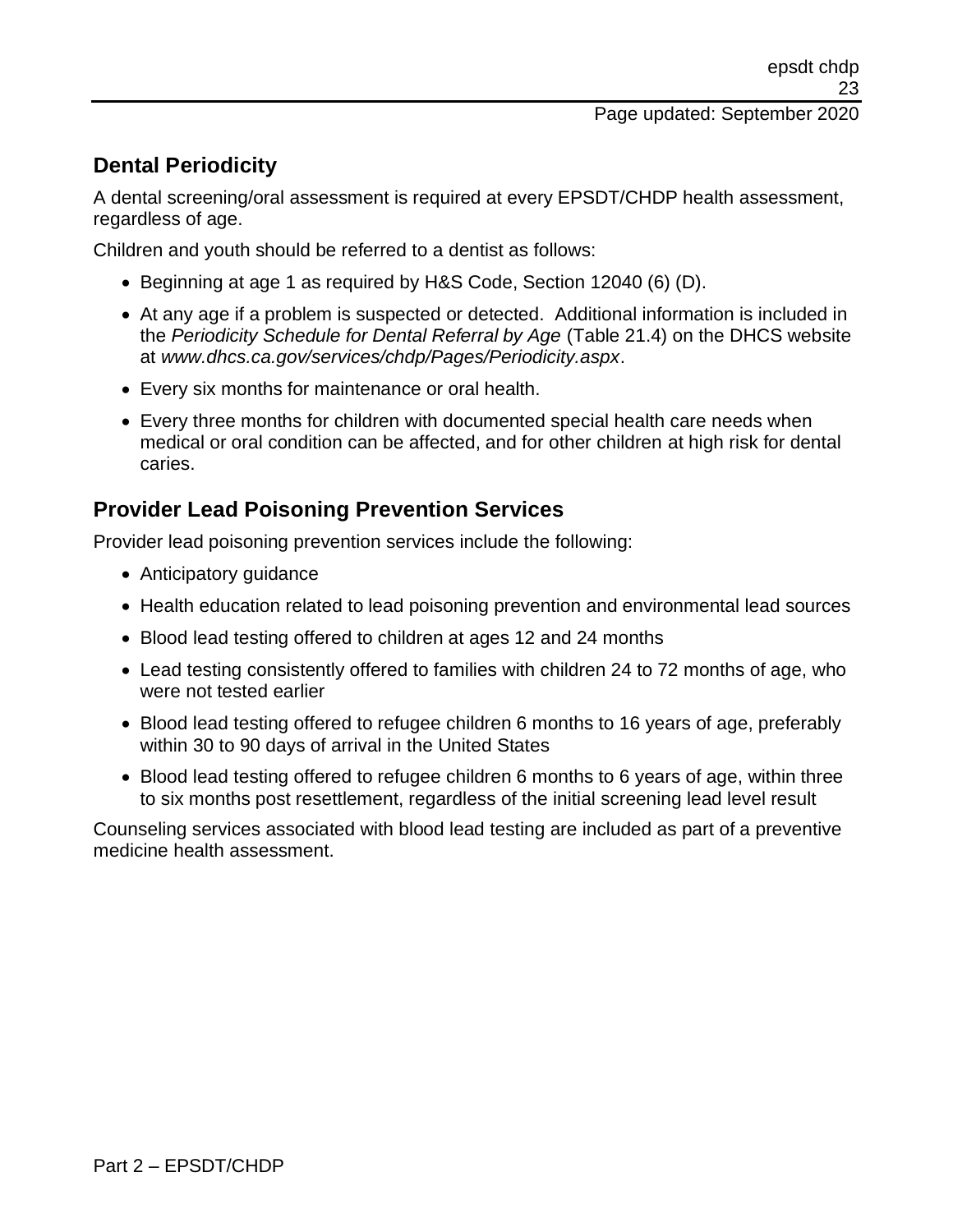# **Immunizations/Vaccines**

### **Immunizations**

For information about administering vaccines, providers should refer to the current American Academy of Pediatrics, Advisory Committee on Immunization Practices of the Centers for Disease Control and Prevention, and the American Academy of Family Physicians *Recommended Childhood and Adolescent Immunizations Schedule*.

The immunization schedule is updated annually. The most current version may be obtained by searching for child and adolescent immunization on the CDC website at *www.cdc.gov*.

Providers should also refer to important information in the *Vaccines For Children (VFC) Program* section in the appropriate Part 2 Medi-Cal manual.

### **Immunization Assessments**

Providers are responsible for the following:

- Assessing and updating the patient's immunization record at each EPSDT/CHDP office visit.
- Giving to the parent or patient the *Immunization Record* card (yellow card) or other document on which the dates of immunizations and Purified Protein Derivative of Tuberculin (PPD) tests are recorded.

## **Vaccines For Children (VFC) Program**

All CHDP providers must participate in the Vaccines For Children (VFC) program. To participate in the VFC program and receive VFC vaccines, a provider must agree to the program's terms and conditions and sign a *VFC Provider Enrollment Form*.

Vaccines from the VFC program are available at no cost to the provider. Medi-Cal reimburses only an administration fee for vaccines provided through the VFC program to individuals younger than 19 years of age.

The VFC program does not supply vaccines for individuals 19 and 20 years of age. Medi-Cal reimbursement is available for Medi-Cal approved immunizations administered to Medi-Cal recipients who are 19 and 20 years of age.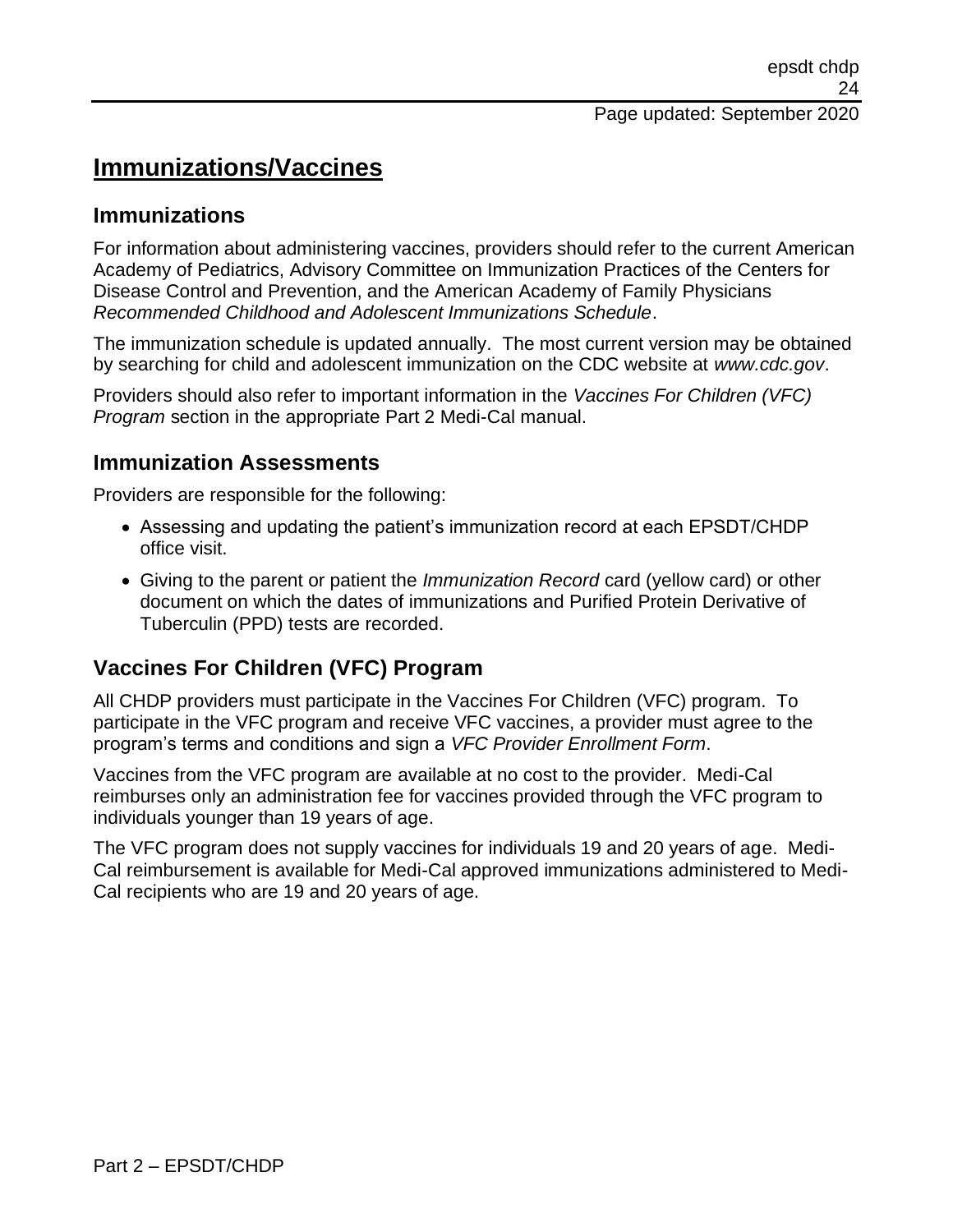## **Recordkeeping: Vaccine Information Statement (VIS)**

As modified by Congress in 1993, the National Vaccine Injury Act does not require providers to obtain and retain signatures from patients or parents to verify that the patient or parent read the corresponding Vaccine Information Statement (VIS) forms and wishes to proceed with immunization.

Federal law requires that providers give a VIS to patients or parents to read before receipt of each dose of vaccine that is covered under the National Vaccine Injury Act.

The VIS provides information to prospective vaccine recipients (or their parents or legal guardians) about the benefits and risks of a specific vaccine. The statements are available in multiple languages at the Immunization Action Coalition Web site at *www.immunize.org* and should be given to the family in the language they best understand.

Single copies of VIS forms may be obtained free by calling toll-free 800/PIK VIPS (1-800- 745-8477). English and foreign language versions are available in print and online (visit the CDC website at *www.cdc.gov/vaccines/pubs/VIS* [English version] and the Immunization Action Coalition Web site at *www.immunize.org* [foreign language versions]).

For each dose of a vaccine covered under the National Vaccine Injury Act, providers are required to record the following in the patient's permanent record:

- Date of administration of the dose, site of administration, vaccine manufacturer, lot number, and name/address/title of the health care provider
- Edition date of the VIS given to the patient or parent, plus an indication in the record that the VIS was given to the patient or parent prior to immunization

Additional information about the use of a VIS form is available at *www.cdc.gov/vaccines*.

**Note**: For combination vaccines where no VIS is available, providers should use a VIS for individual component vaccines.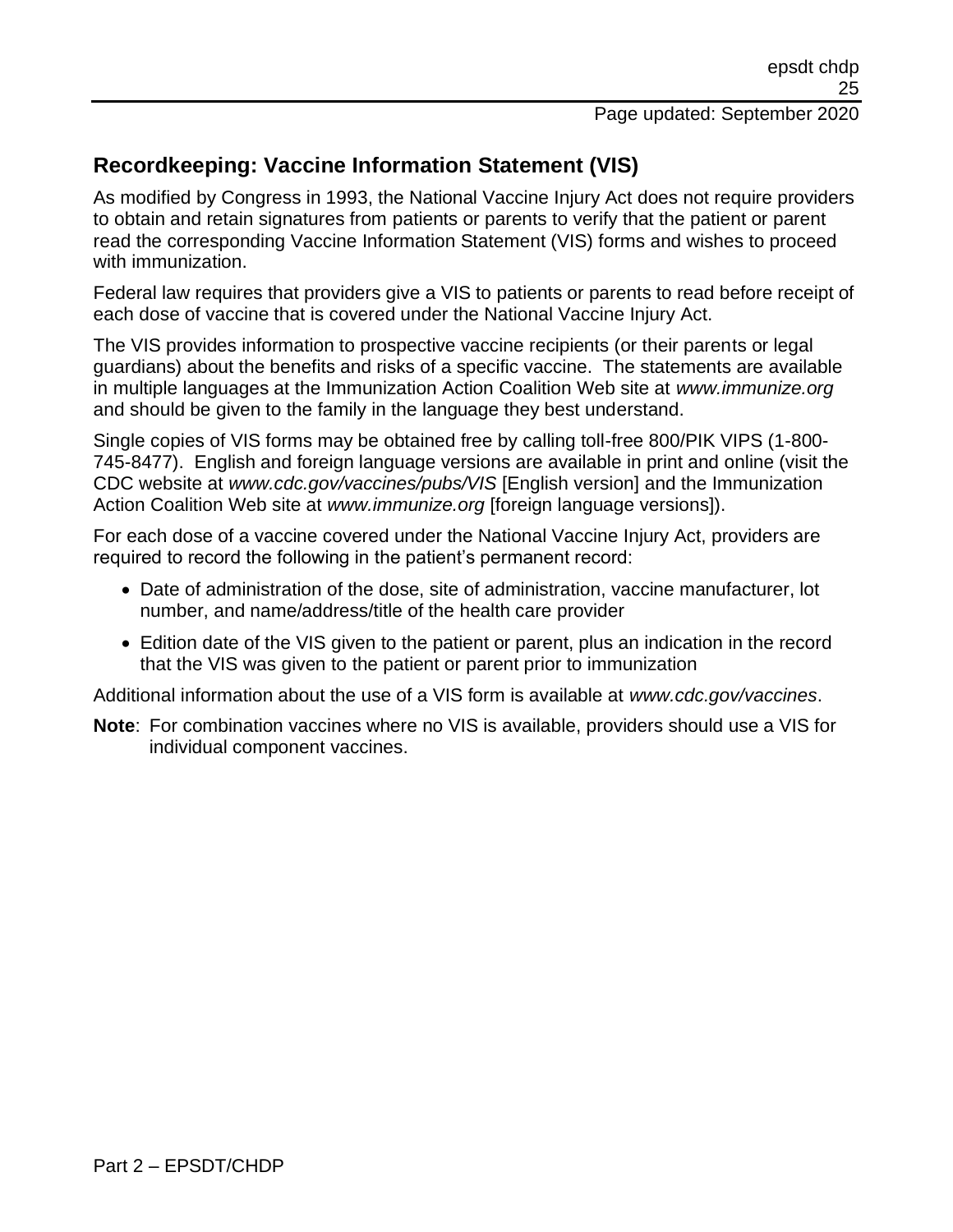## **Vaccine Adverse Event Reporting System (VAERS)**

For vaccines covered under the National Vaccine Injury Act, certain events following immunization must be reported to the Vaccine Adverse Event Reporting System (VAERS):

- Any adverse event listed in the act's *Vaccine Injury Table* that occurs within the time period following immunization indicated in the table (providers may visit the Health Resources and Services Administration Web site at *www.hrsa.gov/vaccinecompensation/table.htm*)
- Any adverse event that the manufacturer's package insert states is a contraindication to further doses of the vaccine

The VAERS form appears at the back of the *Physician's Desk Reference* and also may be obtained by calling toll-free 1-800-822-7967 or by visiting the Food and Drug Administration website at *https://secure.vaers.org/VaersDataEntryintro.htm*.

Completed reports should be faxed to 1-877-721-0366 or mailed to the following address:

VAERS

P.O. Box 1100

Rockville, MD 20849-1100

**Exception**: Local health department clinics send completed VAERS forms to the DHCS Immunization Branch.

# **Billing**

## **Billing Policy for CHDP Providers**

CHDP providers must submit claims to the Medi-Cal Fiscal Intermediary for EPSDT services rendered to Medi-Cal fee-for-service enrolled recipients younger than 21 years of age.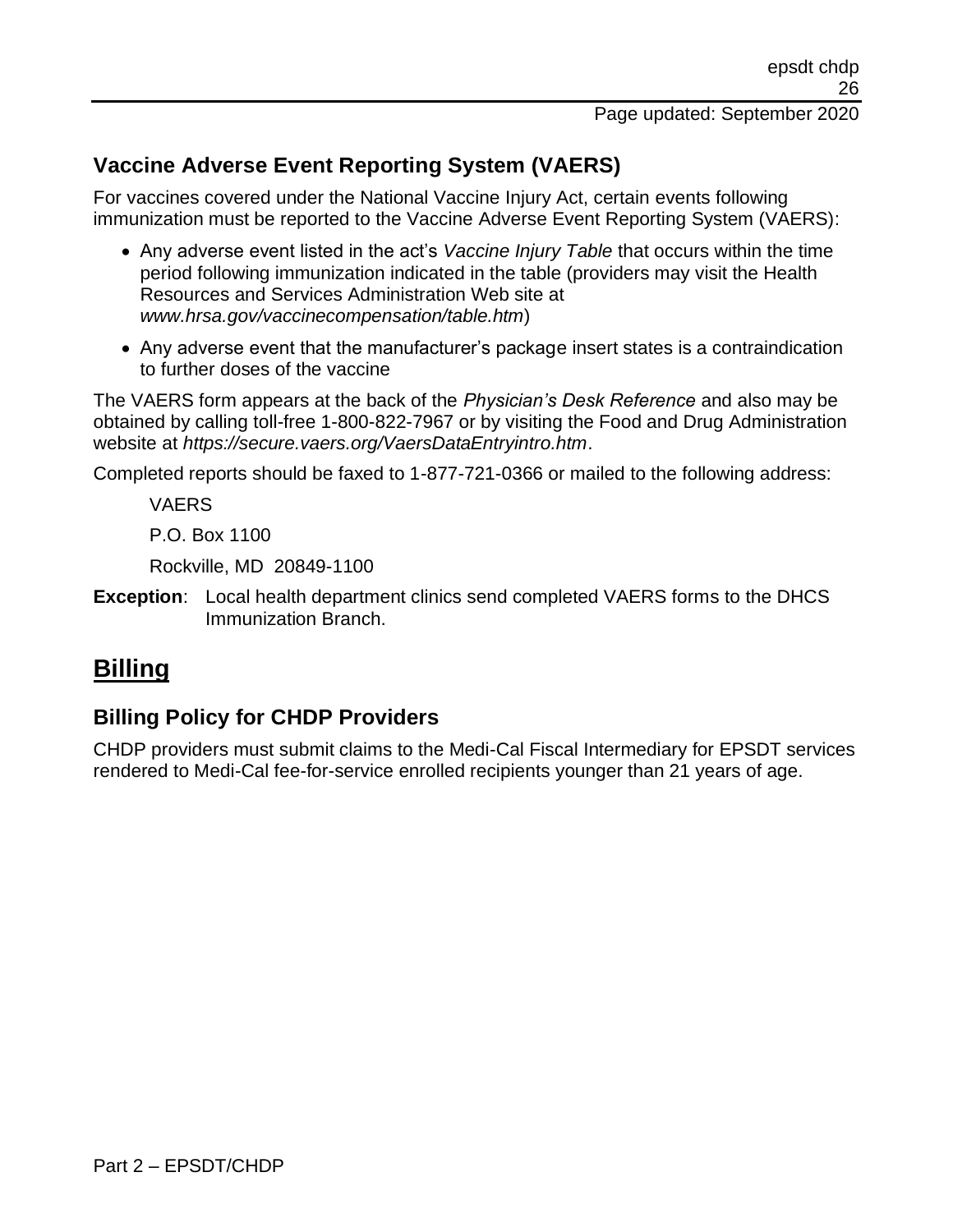# **Six-Month Billing Limit**

Claims are subject to Medi-Cal's six-month billing limit. Information about the billing limit is included in the *Claim Submission and Timeliness Overview* section of the Part 1, Medi-Cal provider manual.

CHDP providers submit claims for the health assessment services according to the Bright Futures/AAP recommendations; or, for interperiodic services, according to the timelines indicated in the *Preventive Services* section of the appropriate Part 2 Medi-Cal provider manual.

## **School-Based Services**

Services rendered to school-based recipients are billed according to Medi-Cal standards with the additional requirement that condition code "A1" be added in the *Condition Codes* field (Boxes 18-24) of a UB-04 claim form. Additional instructions are available in the *EPSDT/CHDP: School-Based Services* section in the appropriate Part 2 Medi-Cal provider manual.

## **Electronic Billing**

All EPSDT/CHDP claims may be submitted as Computer Media Claims (CMC). For more information about CMC billing, providers may refer to the *CMC* section in the Part 1 Medi-Cal provider manual.

## **Blood Lead and Lead Testing and Counseling**

Instructions for billing CPT code 99000 (handling and/or conveyance of specimen for transfer from the [physician's] office to a laboratory) are included in the *Pathology: Blood Collection and Handling* section in the appropriate Part 2 Medi-Cal provider manual.

Analysis of the specimen may only be billed by labs participating in the Blood Lead Proficiency Assurance Program. All other non-participating labs may charge an amount not to exceed \$4.86 for collection and handling of the specimen, if applicable.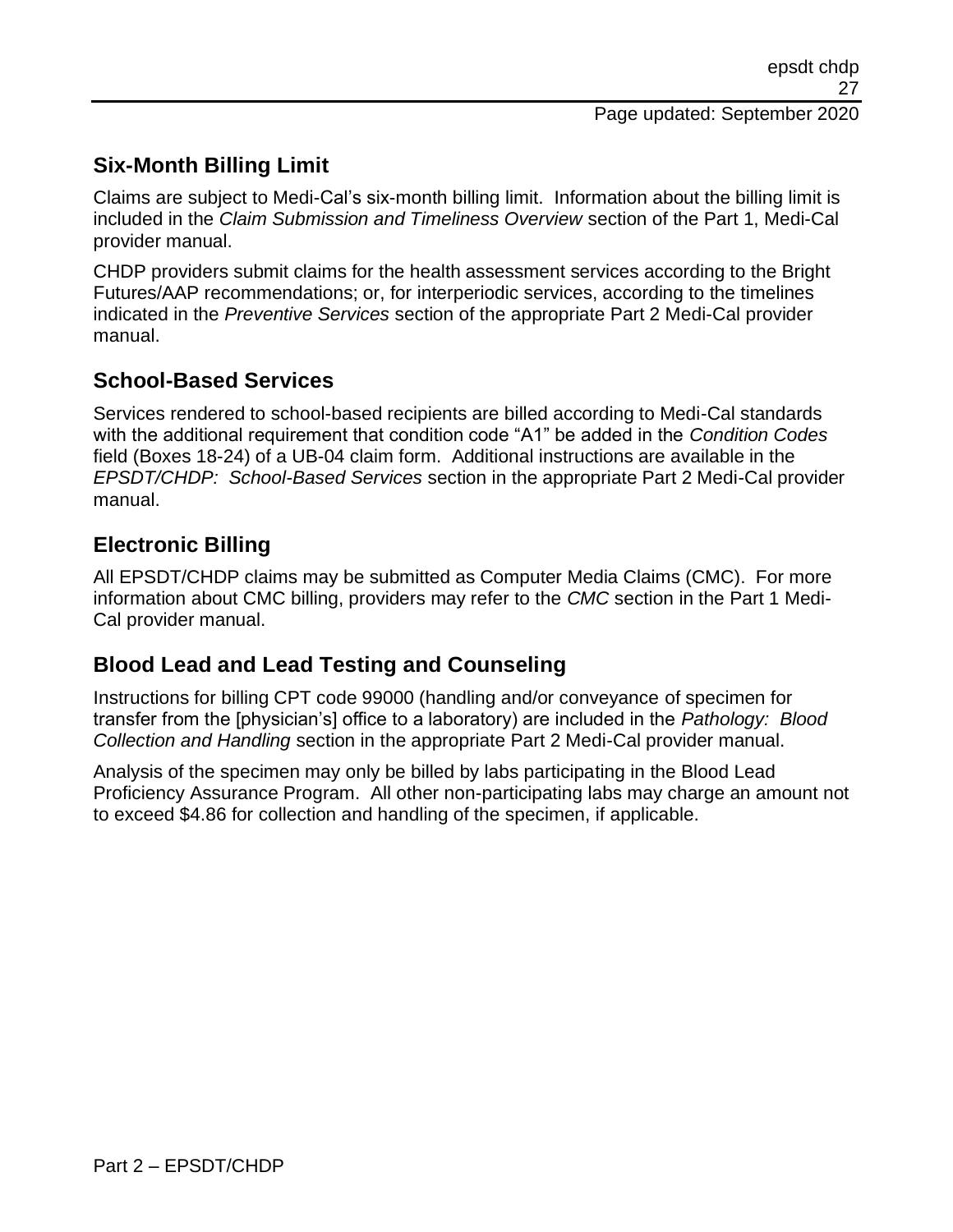# **Reference**

## **EPSDT/CHDP Web Page**

The most targeted EPSDT/CHDP information is available on the EPSDT/CHDP page of the Medi-Cal website (*www.medi-cal.ca.gov*). Within the "Supplemental Materials" link, providers can locate CHDP-program related forms and helpful links, including but not limited to the following.

Links

- CDC Growth Charts
- Recommended Vaccinations for Infants and Children
- Catch-up Immunization Schedule for Persons Aged 4 months to 18 Years Who Start Late or Who are More than One Month Behind
- CHDP Dental Referral Classification Guide
- Local CHDP Directory (County Offices)

Forms

- Various CHDP program provider applications and agreements
- Report of health exam for school entry (PM 171 A)
- Waiver of health exam for school entry (PM 171 B)

## **Provider Manual Sections**

In addition to this manual section, providers who render preventive health assessment and immunization services to children and youth under the age of 21 should refer to important information in the following provider manual sections:

- *EPSDT*
- *EPSDT/CHDP: Gateway*
- *EPSDT/CHDP: School-Based Services*
- *Preventive Services*
- *Immunizations*
- *Vaccines For Children (VFC) Program*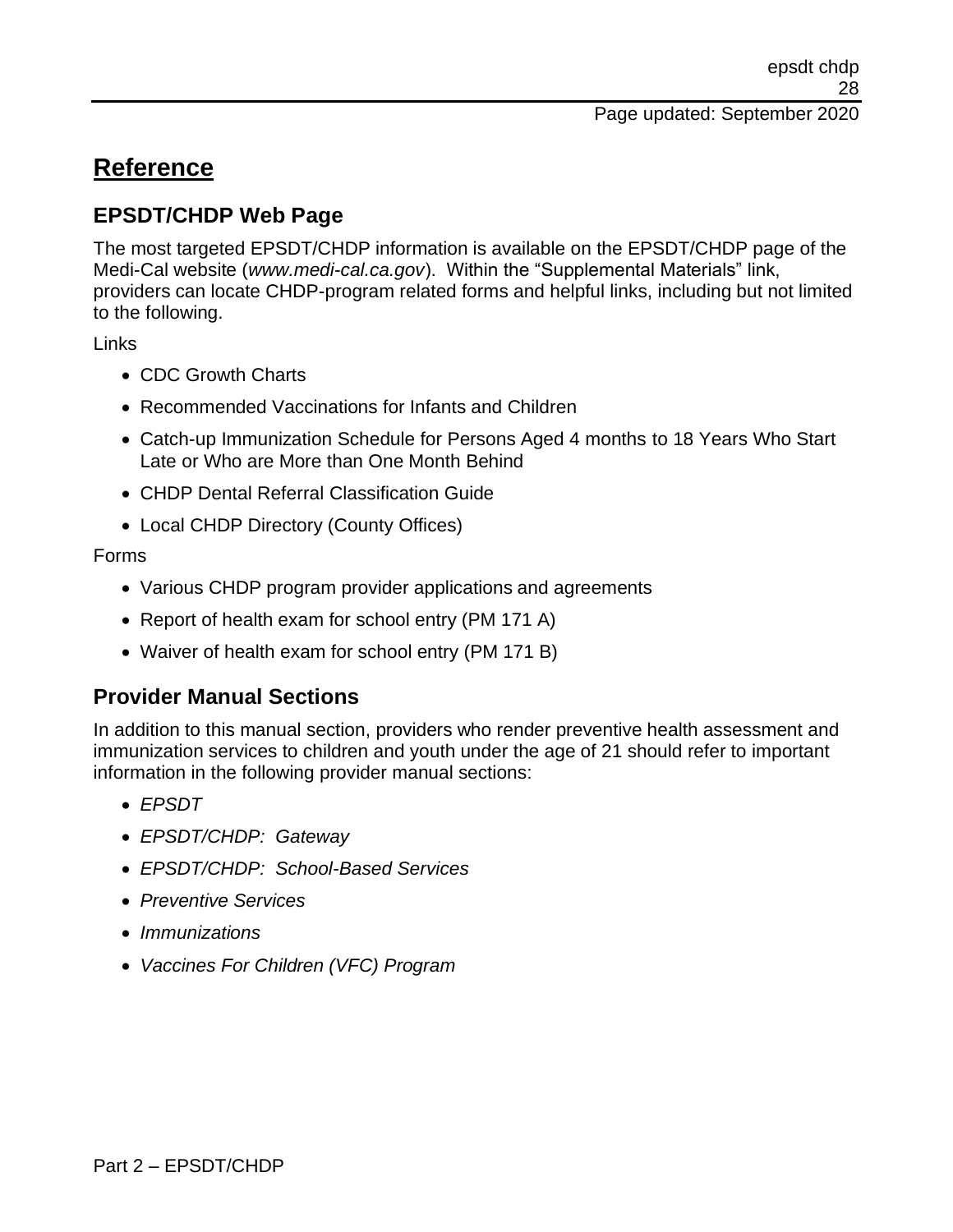## **DHCS Website**

Many helpful references for CHDP providers are included on the Child Health and Disability Prevention Program page of the DHCS website at *www.dhcs.ca.gov/services/chdp*, including but not limited to the following:

- Confidential Referral/Follow-Up Report (PM 161)
- Medical record review tool-scoring instructions and reviewer guidelines